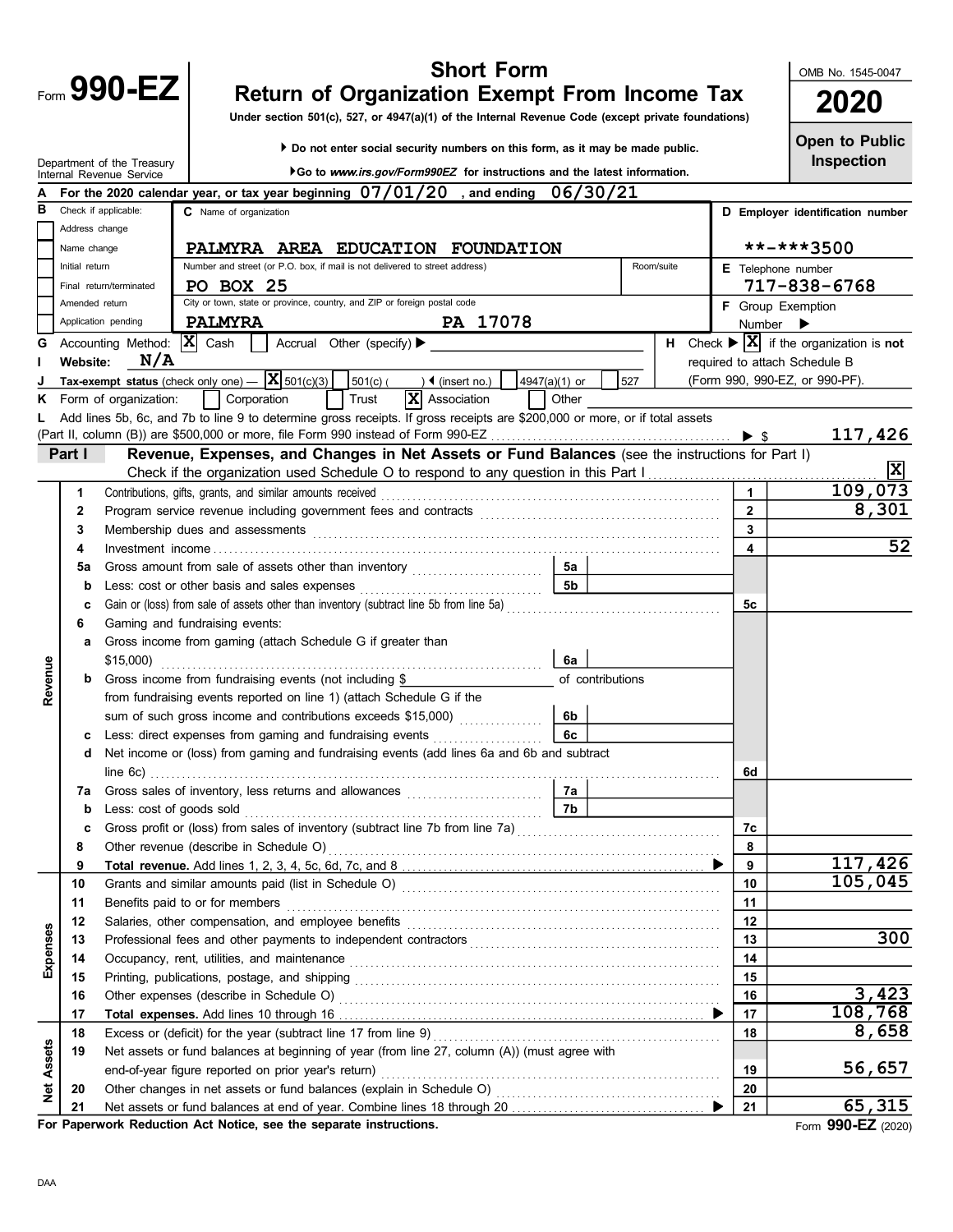| Form 990-EZ (2020)<br>PALMYRA AREA EDUCATION FOUNDATION                                                                                                                                                         |                               |                                | $******3500$                                                            |              | Page 2                      |
|-----------------------------------------------------------------------------------------------------------------------------------------------------------------------------------------------------------------|-------------------------------|--------------------------------|-------------------------------------------------------------------------|--------------|-----------------------------|
| <b>Balance Sheets</b> (see the instructions for Part II)<br>Part II                                                                                                                                             |                               |                                |                                                                         |              |                             |
| Check if the organization used Schedule O to respond to any question in this Part II                                                                                                                            |                               |                                |                                                                         |              |                             |
|                                                                                                                                                                                                                 |                               |                                | (A) Beginning of year                                                   |              | (B) End of year             |
|                                                                                                                                                                                                                 |                               |                                | $\overline{56}$ , 657 22<br>01                                          | 23           | 65,315                      |
| 23 Land and buildings                                                                                                                                                                                           |                               |                                | $\overline{0}$                                                          | 24           |                             |
| 25 Total assets                                                                                                                                                                                                 |                               |                                | 56,657                                                                  | 25           | 65,315                      |
| 26 Total liabilities (describe in Schedule O)                                                                                                                                                                   |                               |                                | 0                                                                       | 26           |                             |
| 27 Net assets or fund balances (line 27 of column (B) must agree with line 21).                                                                                                                                 |                               |                                | 56,657                                                                  | 27           | 65,315                      |
| Statement of Program Service Accomplishments (see the instructions for Part III)<br>Part III                                                                                                                    |                               |                                |                                                                         |              |                             |
| Check if the organization used Schedule O to respond to any question in this Part III                                                                                                                           |                               |                                |                                                                         |              | <b>Expenses</b>             |
| What is the organization's primary exempt purpose?                                                                                                                                                              |                               |                                |                                                                         |              | (Required for section       |
| PROVIDE FUNDING TO TEACHERS IN DISTRICT                                                                                                                                                                         |                               |                                |                                                                         |              | $501(c)(3)$ and $501(c)(4)$ |
| Describe the organization's program service accomplishments for each of its three largest program services,                                                                                                     |                               |                                |                                                                         |              | organizations; optional for |
| as measured by expenses. In a clear and concise manner, describe the services provided, the number of                                                                                                           |                               |                                |                                                                         |              | others.)                    |
| persons benefited, and other relevant information for each program title.                                                                                                                                       |                               |                                |                                                                         |              |                             |
| 28<br>THE ORGANIZATION FUNDED VARIOUS PROJECTS WHICH ALLOWED TEACHERS TO<br>IMPLEMENT QUALITY INNOVATIVE PROGRAMS. APPROXIMATELY 600 STUDENTS                                                                   |                               |                                |                                                                         |              |                             |
| BENEFITED FROM THESE PROGRAMS.                                                                                                                                                                                  |                               |                                |                                                                         |              |                             |
| 105, 045) If this amount includes foreign grants, check here<br>(Grants \$                                                                                                                                      |                               |                                |                                                                         | 28a          | 107,385                     |
| 29                                                                                                                                                                                                              |                               |                                |                                                                         |              |                             |
|                                                                                                                                                                                                                 |                               |                                |                                                                         |              |                             |
|                                                                                                                                                                                                                 |                               |                                |                                                                         |              |                             |
| ) If this amount includes foreign grants, check here<br>(Grants \$                                                                                                                                              |                               |                                |                                                                         | 29a          |                             |
| 30                                                                                                                                                                                                              |                               |                                |                                                                         |              |                             |
|                                                                                                                                                                                                                 |                               |                                |                                                                         |              |                             |
|                                                                                                                                                                                                                 |                               |                                |                                                                         |              |                             |
| (Grants \$                                                                                                                                                                                                      |                               |                                |                                                                         | 30a          |                             |
| 31 Other program services (describe in Schedule O)                                                                                                                                                              |                               |                                |                                                                         |              |                             |
| ) If this amount includes foreign grants, check here<br>(Grants \$                                                                                                                                              |                               |                                |                                                                         | 31a          | 107,385                     |
| 32 Total program service expenses (add lines 28a through 31a)<br>List of Officers, Directors, Trustees, and Key Employees (list each one even if not compensated - see the instructions for Part IV)<br>Part IV |                               |                                |                                                                         | 32           |                             |
| Check if the organization used Schedule O to respond to any question in this Part IV                                                                                                                            |                               |                                |                                                                         |              |                             |
| (a) Name and title                                                                                                                                                                                              | (b) Average<br>hours per week | (c) Reportable<br>compensation | (d) Health benefits,<br>contributions to employee<br>benefit plans, and |              | (e) Estimated amount of     |
|                                                                                                                                                                                                                 |                               | (Forms W-2/1099-MISC)          |                                                                         |              | other compensation          |
|                                                                                                                                                                                                                 | devoted to position           | (if not paid, enter -0-)       | deferred compensation                                                   |              |                             |
| KEITH MAHAFFEY                                                                                                                                                                                                  |                               |                                |                                                                         |              |                             |
| PRESIDENT                                                                                                                                                                                                       | 2.00                          | ŋ                              |                                                                         | $\mathbf{0}$ |                             |
| <b>JENNIFER KEENER</b>                                                                                                                                                                                          |                               |                                |                                                                         |              |                             |
| VICE PRESIDENT                                                                                                                                                                                                  | 2.00                          | O                              |                                                                         | $\Omega$     |                             |
| LISA BROWN                                                                                                                                                                                                      |                               | 0                              |                                                                         | $\Omega$     |                             |
| <b>TREASURER</b><br>TANYA BEAUPARLANT                                                                                                                                                                           | 2.00                          |                                |                                                                         |              |                             |
| <b>SECRETARY</b>                                                                                                                                                                                                | 2.00                          | O                              |                                                                         | $\Omega$     |                             |
|                                                                                                                                                                                                                 |                               |                                |                                                                         |              |                             |
|                                                                                                                                                                                                                 |                               |                                |                                                                         |              |                             |
|                                                                                                                                                                                                                 |                               |                                |                                                                         |              |                             |
|                                                                                                                                                                                                                 |                               |                                |                                                                         |              |                             |
|                                                                                                                                                                                                                 |                               |                                |                                                                         |              |                             |
|                                                                                                                                                                                                                 |                               |                                |                                                                         |              |                             |
|                                                                                                                                                                                                                 |                               |                                |                                                                         |              |                             |
|                                                                                                                                                                                                                 |                               |                                |                                                                         |              |                             |
|                                                                                                                                                                                                                 |                               |                                |                                                                         |              |                             |
|                                                                                                                                                                                                                 |                               |                                |                                                                         |              |                             |
|                                                                                                                                                                                                                 |                               |                                |                                                                         |              |                             |
|                                                                                                                                                                                                                 |                               |                                |                                                                         |              |                             |
|                                                                                                                                                                                                                 |                               |                                |                                                                         |              |                             |
|                                                                                                                                                                                                                 |                               |                                |                                                                         |              |                             |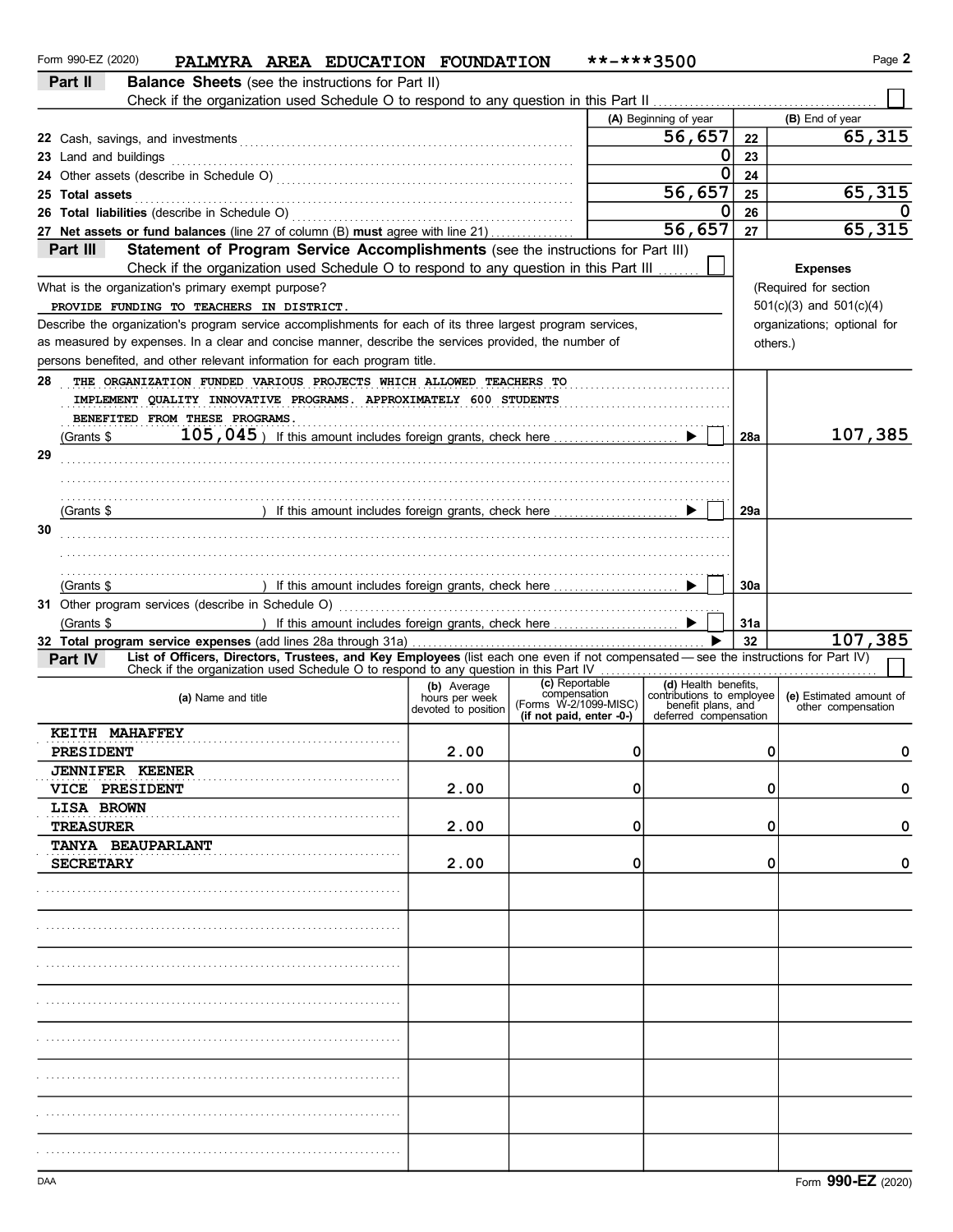|     | Form 990-EZ (2020)<br>**-***3500<br>PALMYRA AREA EDUCATION FOUNDATION<br>Part V<br><b>Other Information</b> (Note the Schedule A and personal benefit contract statement requirements in the                                                                                                                                                      |                 | Page <b>3</b>      |
|-----|---------------------------------------------------------------------------------------------------------------------------------------------------------------------------------------------------------------------------------------------------------------------------------------------------------------------------------------------------|-----------------|--------------------|
|     | instructions for Part V.) Check if the organization used Schedule O to respond to any question in this Part V                                                                                                                                                                                                                                     |                 | Yes<br>No          |
| 33  | Did the organization engage in any significant activity not previously reported to the IRS? If "Yes," provide a                                                                                                                                                                                                                                   |                 |                    |
|     | detailed description of each activity in Schedule O                                                                                                                                                                                                                                                                                               | 33              | X                  |
| 34  | Were any significant changes made to the organizing or governing documents? If "Yes," attach a conformed                                                                                                                                                                                                                                          |                 |                    |
|     | copy of the amended documents if they reflect a change to the organization's name. Otherwise, explain the<br>change on Schedule O. See instructions                                                                                                                                                                                               | 34              | X                  |
|     | 35a Did the organization have unrelated business gross income of \$1,000 or more during the year from business                                                                                                                                                                                                                                    |                 |                    |
|     | activities (such as those reported on lines 2, 6a, and 7a, among others)?                                                                                                                                                                                                                                                                         | 35a             | X                  |
|     | b If "Yes" to line 35a, has the organization filed a Form 990-T for the year? If "No," provide an explanation in Schedule O                                                                                                                                                                                                                       | 35 <sub>b</sub> |                    |
|     | c Was the organization a section $501(c)(4)$ , $501(c)(5)$ , or $501(c)(6)$ organization subject to section $6033(e)$ notice,<br>reporting, and proxy tax requirements during the year? If "Yes," complete Schedule C, Part III                                                                                                                   | 35c             | X.                 |
| 36  | Did the organization undergo a liquidation, dissolution, termination, or significant disposition of net assets                                                                                                                                                                                                                                    |                 |                    |
|     | during the year? If "Yes," complete applicable parts of Schedule N                                                                                                                                                                                                                                                                                | 36              | X.                 |
|     | 37a Enter amount of political expenditures, direct or indirect, as described in the instructions $\Box$                                                                                                                                                                                                                                           |                 |                    |
| b   | Did the organization file Form 1120-POL for this year?<br>38a Did the organization borrow from, or make any loans to, any officer, director, trustee, or key employee; or were                                                                                                                                                                    | 37b             |                    |
|     | any such loans made in a prior year and still outstanding at the end of the tax year covered by this return?                                                                                                                                                                                                                                      | 38а             | X                  |
|     | b If "Yes," complete Schedule L, Part II, and enter the total amount involved<br>38b                                                                                                                                                                                                                                                              |                 |                    |
| 39  | Section 501(c)(7) organizations. Enter:                                                                                                                                                                                                                                                                                                           |                 |                    |
| b   | Initiation fees and capital contributions included on line 9<br>  39a<br>39b                                                                                                                                                                                                                                                                      |                 |                    |
|     | 40a Section 501(c)(3) organizations. Enter amount of tax imposed on the organization during the year under:                                                                                                                                                                                                                                       |                 |                    |
|     | section 4911 ▶<br>________________________; section 4912 ▶ __                                                                                                                                                                                                                                                                                     |                 |                    |
|     | <b>b</b> Section 501(c)(3), 501(c)(4), and 501(c)(29) organizations. Did the organization engage in any section 4958<br>excess benefit transaction during the year, or did it engage in an excess benefit transaction in a prior year                                                                                                             |                 |                    |
|     | that has not been reported on any of its prior Forms 990 or 990-EZ? If "Yes," complete Schedule L, Part I                                                                                                                                                                                                                                         | 40b             | X                  |
|     | c Section 501(c)(3), 501(c)(4), and 501(c)(29) organizations. Enter amount of tax imposed                                                                                                                                                                                                                                                         |                 |                    |
|     | on organization managers or disqualified persons during the year under sections 4912,                                                                                                                                                                                                                                                             |                 |                    |
|     | $\mathcal{L}$ . The contract of the contract of the contract of the contract of the contract of the contract of the contract of the contract of the contract of the contract of the contract of the contract of the contract of th<br>4955, and 4958<br>d Section 501(c)(3), 501(c)(4), and 501(c)(29) organizations. Enter amount of tax on line |                 |                    |
|     | 40c reimbursed by the organization                                                                                                                                                                                                                                                                                                                |                 |                    |
|     | e All organizations. At any time during the tax year, was the organization a party to a prohibited tax shelter                                                                                                                                                                                                                                    |                 |                    |
| 41  | transaction? If "Yes," complete Form 8886-T<br>List the states with which a copy of this return is filed $\triangleright$ <b>NONE</b>                                                                                                                                                                                                             | 40e             | X                  |
|     | Telephone no. ▶<br>42a The organization's books are in care of STEVE DERR<br>STEVE DERR                                                                                                                                                                                                                                                           | 717-838-6768    |                    |
|     | PO BOX 25                                                                                                                                                                                                                                                                                                                                         |                 |                    |
|     | $ZIP + 4$<br>$Localed$ at $\triangleright$ PALMYRA<br>PA                                                                                                                                                                                                                                                                                          | 17078           |                    |
|     | <b>b</b> At any time during the calendar year, did the organization have an interest in or a signature or other authority over<br>a financial account in a foreign country (such as a bank account, securities account, or other financial account)?                                                                                              | l 42b           | Yes   No<br>X      |
|     | If "Yes," enter the name of the foreign country $\blacktriangleright$                                                                                                                                                                                                                                                                             |                 |                    |
|     | See the instructions for exceptions and filing requirements for FinCEN Form 114, Report of Foreign Bank and                                                                                                                                                                                                                                       |                 |                    |
|     | Financial Accounts (FBAR).                                                                                                                                                                                                                                                                                                                        | 42c             | X                  |
|     | If "Yes," enter the name of the foreign country ▶                                                                                                                                                                                                                                                                                                 |                 |                    |
| 43  |                                                                                                                                                                                                                                                                                                                                                   |                 |                    |
|     |                                                                                                                                                                                                                                                                                                                                                   |                 | Yes  <br><b>No</b> |
| 44а | Did the organization maintain any donor advised funds during the year? If "Yes," Form 990 must be                                                                                                                                                                                                                                                 |                 |                    |
|     | completed instead of Form 990-EZ                                                                                                                                                                                                                                                                                                                  | 44a             | x                  |
|     | <b>b</b> Did the organization operate one or more hospital facilities during the year? If "Yes," Form 990 must be                                                                                                                                                                                                                                 |                 |                    |
|     |                                                                                                                                                                                                                                                                                                                                                   | 44b<br>44c      | X<br>X             |
|     | d If "Yes" to line 44c, has the organization filed a Form 720 to report these payments? If "No," provide an                                                                                                                                                                                                                                       |                 |                    |
|     |                                                                                                                                                                                                                                                                                                                                                   | 44d             |                    |
|     | 45a Did the organization have a controlled entity within the meaning of section 512(b)(13)?                                                                                                                                                                                                                                                       | 45a             | $\mathbf{x}$       |
|     | <b>b</b> Did the organization receive any payment from or engage in any transaction with a controlled entity within the<br>meaning of section 512(b)(13)? If "Yes," Form 990 and Schedule R may need to be completed instead of                                                                                                                   |                 |                    |
|     |                                                                                                                                                                                                                                                                                                                                                   | 45b             | $\mathbf{x}$       |

### Page 3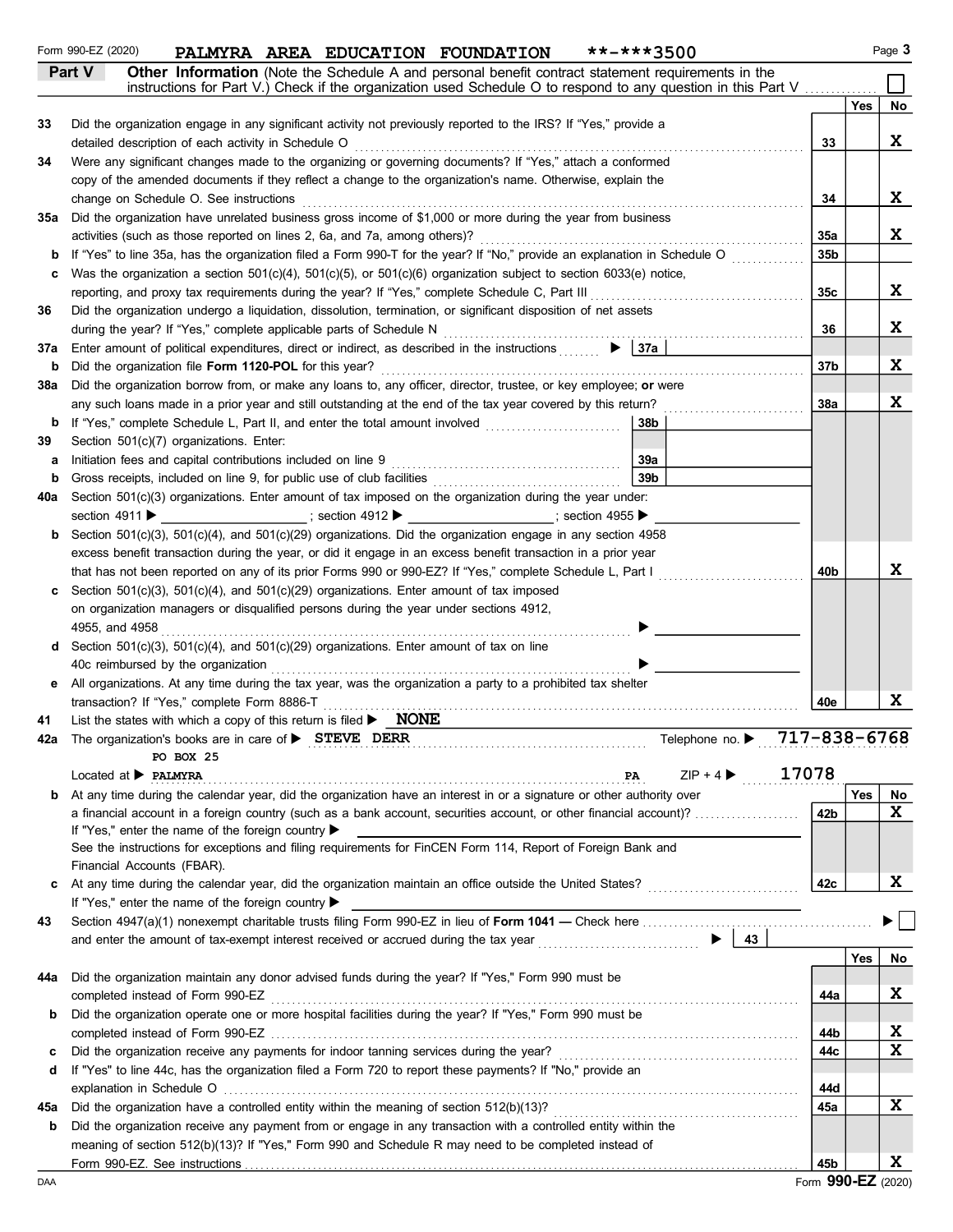| Form 990-EZ (2020) |                                                                                                                                                                                                                                                                                                                          |                               |                                           |                                                   |               |                                          |                                               |
|--------------------|--------------------------------------------------------------------------------------------------------------------------------------------------------------------------------------------------------------------------------------------------------------------------------------------------------------------------|-------------------------------|-------------------------------------------|---------------------------------------------------|---------------|------------------------------------------|-----------------------------------------------|
|                    |                                                                                                                                                                                                                                                                                                                          |                               |                                           |                                                   |               |                                          |                                               |
|                    |                                                                                                                                                                                                                                                                                                                          |                               |                                           |                                                   |               |                                          |                                               |
|                    |                                                                                                                                                                                                                                                                                                                          |                               |                                           |                                                   |               |                                          |                                               |
|                    | PALMYRA AREA EDUCATION FOUNDATION                                                                                                                                                                                                                                                                                        |                               |                                           | $******3500$                                      |               |                                          | Page <b>4</b>                                 |
| 46                 | Did the organization engage, directly or indirectly, in political campaign activities on behalf of or in opposition                                                                                                                                                                                                      |                               |                                           |                                                   |               |                                          | Yes<br><b>No</b>                              |
|                    |                                                                                                                                                                                                                                                                                                                          |                               |                                           |                                                   |               | 46                                       | X                                             |
| Part VI            | Section 501(c)(3) Organizations Only<br>All section $501(c)(3)$ organizations must answer questions $47-49b$ and $52$ , and complete the tables for lines<br>50 and 51.                                                                                                                                                  |                               |                                           |                                                   |               |                                          |                                               |
|                    |                                                                                                                                                                                                                                                                                                                          |                               |                                           |                                                   |               |                                          |                                               |
| 47                 | Did the organization engage in lobbying activities or have a section 501(h) election in effect during the tax<br>year? If "Yes," complete Schedule C, Part II                                                                                                                                                            |                               |                                           |                                                   |               | 47                                       | Yes<br>No<br>$\mathbf x$                      |
| 48                 | Is the organization a school as described in section $170(b)(1)(A)(ii)$ ? If "Yes," complete Schedule E                                                                                                                                                                                                                  |                               |                                           |                                                   |               | 48                                       | $\mathbf x$                                   |
| 49а<br>b           | If "Yes," was the related organization a section 527 organization?                                                                                                                                                                                                                                                       |                               |                                           |                                                   |               | 49a<br>49 <sub>b</sub>                   | X                                             |
| 50                 | Complete this table for the organization's five highest compensated employees (other than officers, directors, trustees, and key<br>employees) who each received more than \$100,000 of compensation from the organization. If there is none, enter "None."                                                              |                               |                                           |                                                   |               |                                          |                                               |
|                    | (a) Name and title of each employee                                                                                                                                                                                                                                                                                      | (b) Average<br>hours per week | (c) Reportable<br>compensation            | (d) Health benefits,<br>contributions to employee |               |                                          | (e) Estimated amount of<br>other compensation |
| <b>NONE</b>        |                                                                                                                                                                                                                                                                                                                          |                               | devoted to position (Forms W-2/1099-MISC) | benefit plans, and<br>deferred compensation       |               |                                          |                                               |
|                    |                                                                                                                                                                                                                                                                                                                          |                               |                                           |                                                   |               |                                          |                                               |
|                    |                                                                                                                                                                                                                                                                                                                          |                               |                                           |                                                   |               |                                          |                                               |
|                    |                                                                                                                                                                                                                                                                                                                          |                               |                                           |                                                   |               |                                          |                                               |
|                    |                                                                                                                                                                                                                                                                                                                          |                               |                                           |                                                   |               |                                          |                                               |
|                    |                                                                                                                                                                                                                                                                                                                          |                               |                                           |                                                   |               |                                          |                                               |
| f<br>51            | Total number of other employees paid over \$100,000<br>Complete this table for the organization's five highest compensated independent contractors who each received more than                                                                                                                                           |                               | ▶                                         |                                                   |               |                                          |                                               |
|                    | \$100,000 of compensation from the organization. If there is none, enter "None."                                                                                                                                                                                                                                         |                               |                                           |                                                   |               |                                          |                                               |
|                    | (a) Name and business address of each independent contractor                                                                                                                                                                                                                                                             |                               |                                           | (b) Type of service                               |               | (c) Compensation                         |                                               |
| <b>NONE</b>        |                                                                                                                                                                                                                                                                                                                          |                               |                                           |                                                   |               |                                          |                                               |
|                    |                                                                                                                                                                                                                                                                                                                          |                               |                                           |                                                   |               |                                          |                                               |
|                    |                                                                                                                                                                                                                                                                                                                          |                               |                                           |                                                   |               |                                          |                                               |
|                    |                                                                                                                                                                                                                                                                                                                          |                               |                                           |                                                   |               |                                          |                                               |
|                    |                                                                                                                                                                                                                                                                                                                          |                               |                                           |                                                   |               |                                          |                                               |
|                    | d Total number of other independent contractors each receiving over \$100,000                                                                                                                                                                                                                                            |                               | ▶                                         |                                                   |               |                                          |                                               |
| 52                 | Did the organization complete Schedule A? Note: All section $501(c)(3)$ organizations must attach a                                                                                                                                                                                                                      |                               |                                           |                                                   |               | $\blacktriangleright$ $\overline{X}$ Yes | No                                            |
|                    | Under penalties of perjury, I declare that I have examined this return, including accompanying schedules and statements, and to the best of my knowledge and belief, it is<br>true, correct, and complete. Declaration of preparer (other than officer) is based on all information of which preparer has any knowledge. |                               |                                           |                                                   |               |                                          |                                               |
| Sign               | Signature of officer                                                                                                                                                                                                                                                                                                     |                               |                                           | Date                                              |               |                                          |                                               |
| Here               | KEITH MAHAFFEY<br>Type or print name and title                                                                                                                                                                                                                                                                           |                               | PRESIDENT                                 |                                                   |               |                                          |                                               |
|                    | Print/Type preparer's name                                                                                                                                                                                                                                                                                               | Preparer's signature          |                                           | Date                                              | Check         | PTIN                                     |                                               |
| Paid               | DAVID BEIDLER, EA<br>PARKS & COMPANY<br>Firm's name $\blacktriangleright$                                                                                                                                                                                                                                                | DAVID BEIDLER, EA             |                                           | 11/08/21<br>Firm's EIN                            | self-employed |                                          | *********<br>$***$ $***$ 3093<br>----         |
| <b>Preparer</b>    | 815 E ARCH ST<br>Firm's address ▶                                                                                                                                                                                                                                                                                        |                               |                                           |                                                   |               |                                          |                                               |
| Use Only           | PALMYRA, PA 17078                                                                                                                                                                                                                                                                                                        |                               |                                           |                                                   |               |                                          | Phone no. $717 - 838 - 2387$                  |

Form 990-EZ (2020)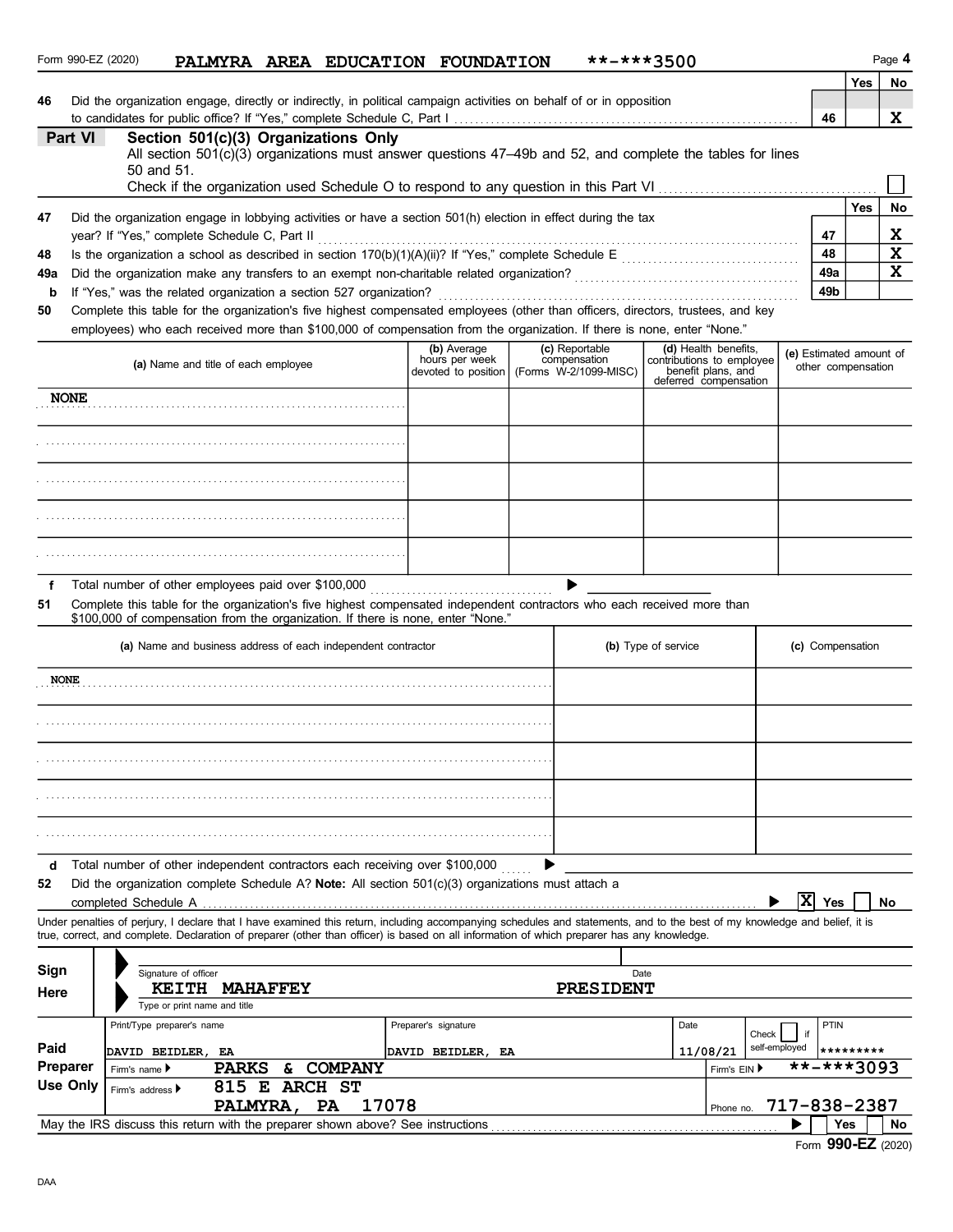| <b>SCHEDULE A</b>                  |                                                            | <b>Public Charity Status and Public Support</b>                                                                                                                                                                                                                 |                          |                        | OMB No. 1545-0047              |
|------------------------------------|------------------------------------------------------------|-----------------------------------------------------------------------------------------------------------------------------------------------------------------------------------------------------------------------------------------------------------------|--------------------------|------------------------|--------------------------------|
| (Form 990 or 990-EZ)               |                                                            | Complete if the organization is a section $501(c)(3)$ organization or a section $4947(a)(1)$ nonexempt charitable trust.                                                                                                                                        |                          |                        | <b>2020</b>                    |
| Department of the Treasury         |                                                            | Attach to Form 990 or Form 990-EZ.                                                                                                                                                                                                                              |                          |                        | Open to Public                 |
| Internal Revenue Service           |                                                            | Go to www.irs.gov/Form990 for instructions and the latest information.                                                                                                                                                                                          |                          |                        | Inspection                     |
| Name of the organization           |                                                            |                                                                                                                                                                                                                                                                 |                          |                        | Employer identification number |
| Part I                             |                                                            | PALMYRA AREA EDUCATION FOUNDATION<br>Reason for Public Charity Status. (All organizations must complete this part.) See instructions.                                                                                                                           |                          | $******3500$           |                                |
|                                    |                                                            | The organization is not a private foundation because it is: (For lines 1 through 12, check only one box.)                                                                                                                                                       |                          |                        |                                |
| 1                                  |                                                            | A church, convention of churches, or association of churches described in section 170(b)(1)(A)(i).                                                                                                                                                              |                          |                        |                                |
| $\mathbf{2}$                       |                                                            | A school described in section 170(b)(1)(A)(ii). (Attach Schedule E (Form 990 or 990-EZ).)                                                                                                                                                                       |                          |                        |                                |
| 3                                  |                                                            | A hospital or a cooperative hospital service organization described in section 170(b)(1)(A)(iii).                                                                                                                                                               |                          |                        |                                |
| 4                                  |                                                            | A medical research organization operated in conjunction with a hospital described in section 170(b)(1)(A)(iii). Enter the hospital's name,                                                                                                                      |                          |                        |                                |
| city, and state:<br>5 <sub>1</sub> |                                                            | An organization operated for the benefit of a college or university owned or operated by a governmental unit described in                                                                                                                                       |                          |                        |                                |
|                                    | section 170(b)(1)(A)(iv). (Complete Part II.)              |                                                                                                                                                                                                                                                                 |                          |                        |                                |
| 6                                  |                                                            | A federal, state, or local government or governmental unit described in section 170(b)(1)(A)(v).                                                                                                                                                                |                          |                        |                                |
| $7^{\circ}$                        | described in section 170(b)(1)(A)(vi). (Complete Part II.) | An organization that normally receives a substantial part of its support from a governmental unit or from the general public                                                                                                                                    |                          |                        |                                |
| 8                                  |                                                            | A community trust described in section 170(b)(1)(A)(vi). (Complete Part II.)                                                                                                                                                                                    |                          |                        |                                |
| 9                                  |                                                            | An agricultural research organization described in section 170(b)(1)(A)(ix) operated in conjunction with a land-grant college                                                                                                                                   |                          |                        |                                |
| university:                        |                                                            | or university or a non-land-grant college of agriculture (see instructions). Enter the name, city, and state of the college or                                                                                                                                  |                          |                        |                                |
| 10 $ X $                           |                                                            | An organization that normally receives: (1) more than 33 1/3% of its support from contributions, membership fees, and gross                                                                                                                                     |                          |                        |                                |
|                                    |                                                            | receipts from activities related to its exempt functions, subject to certain exceptions; and (2) no more than 331/3% of its<br>support from gross investment income and unrelated business taxable income (less section 511 tax) from businesses                |                          |                        |                                |
|                                    |                                                            | acquired by the organization after June 30, 1975. See section 509(a)(2). (Complete Part III.)                                                                                                                                                                   |                          |                        |                                |
| 11                                 |                                                            | An organization organized and operated exclusively to test for public safety. See section 509(a)(4).                                                                                                                                                            |                          |                        |                                |
| 12                                 |                                                            | An organization organized and operated exclusively for the benefit of, to perform the functions of, or to carry out the purposes<br>of one or more publicly supported organizations described in section 509(a)(1) or section 509(a)(2). See section 509(a)(3). |                          |                        |                                |
|                                    |                                                            | Check the box in lines 12a through 12d that describes the type of supporting organization and complete lines 12e, 12f, and 12g.                                                                                                                                 |                          |                        |                                |
| a                                  |                                                            | Type I. A supporting organization operated, supervised, or controlled by its supported organization(s), typically by giving                                                                                                                                     |                          |                        |                                |
|                                    |                                                            | the supported organization(s) the power to regularly appoint or elect a majority of the directors or trustees of the<br>supporting organization. You must complete Part IV, Sections A and B.                                                                   |                          |                        |                                |
| b                                  |                                                            | Type II. A supporting organization supervised or controlled in connection with its supported organization(s), by having                                                                                                                                         |                          |                        |                                |
|                                    |                                                            | control or management of the supporting organization vested in the same persons that control or manage the supported                                                                                                                                            |                          |                        |                                |
|                                    |                                                            | organization(s). You must complete Part IV, Sections A and C.                                                                                                                                                                                                   |                          |                        |                                |
|                                    |                                                            | Type III functionally integrated. A supporting organization operated in connection with, and functionally integrated with,<br>its supported organization(s) (see instructions). You must complete Part IV, Sections A, D, and E.                                |                          |                        |                                |
| d                                  |                                                            | Type III non-functionally integrated. A supporting organization operated in connection with its supported organization(s)                                                                                                                                       |                          |                        |                                |
|                                    |                                                            | that is not functionally integrated. The organization generally must satisfy a distribution requirement and an attentiveness<br>requirement (see instructions). You must complete Part IV, Sections A and D, and Part V.                                        |                          |                        |                                |
|                                    |                                                            | Check this box if the organization received a written determination from the IRS that it is a Type I, Type II, Type III                                                                                                                                         |                          |                        |                                |
|                                    |                                                            | functionally integrated, or Type III non-functionally integrated supporting organization.                                                                                                                                                                       |                          |                        |                                |
| g                                  | Enter the number of supported organizations                | Provide the following information about the supported organization(s).                                                                                                                                                                                          |                          |                        |                                |
| (i) Name of supported              | $(ii)$ EIN                                                 | (iii) Type of organization                                                                                                                                                                                                                                      | (iv) Is the organization | (v) Amount of monetary | (vi) Amount of                 |
| organization                       |                                                            | (described on lines 1-10<br>above (see instructions))                                                                                                                                                                                                           | listed in your governing | support (see           | other support (see             |
|                                    |                                                            |                                                                                                                                                                                                                                                                 | document?<br>Yes<br>No   | instructions)          | instructions)                  |
| (A)                                |                                                            |                                                                                                                                                                                                                                                                 |                          |                        |                                |
|                                    |                                                            |                                                                                                                                                                                                                                                                 |                          |                        |                                |
| (B)                                |                                                            |                                                                                                                                                                                                                                                                 |                          |                        |                                |
| (C)                                |                                                            |                                                                                                                                                                                                                                                                 |                          |                        |                                |
|                                    |                                                            |                                                                                                                                                                                                                                                                 |                          |                        |                                |
| (D)                                |                                                            |                                                                                                                                                                                                                                                                 |                          |                        |                                |
|                                    |                                                            |                                                                                                                                                                                                                                                                 |                          |                        |                                |
| (E)                                |                                                            |                                                                                                                                                                                                                                                                 |                          |                        |                                |
| <b>Total</b>                       |                                                            |                                                                                                                                                                                                                                                                 |                          |                        |                                |

For Paperwork Reduction Act Notice, see the Instructions for Form 990 or 990-EZ.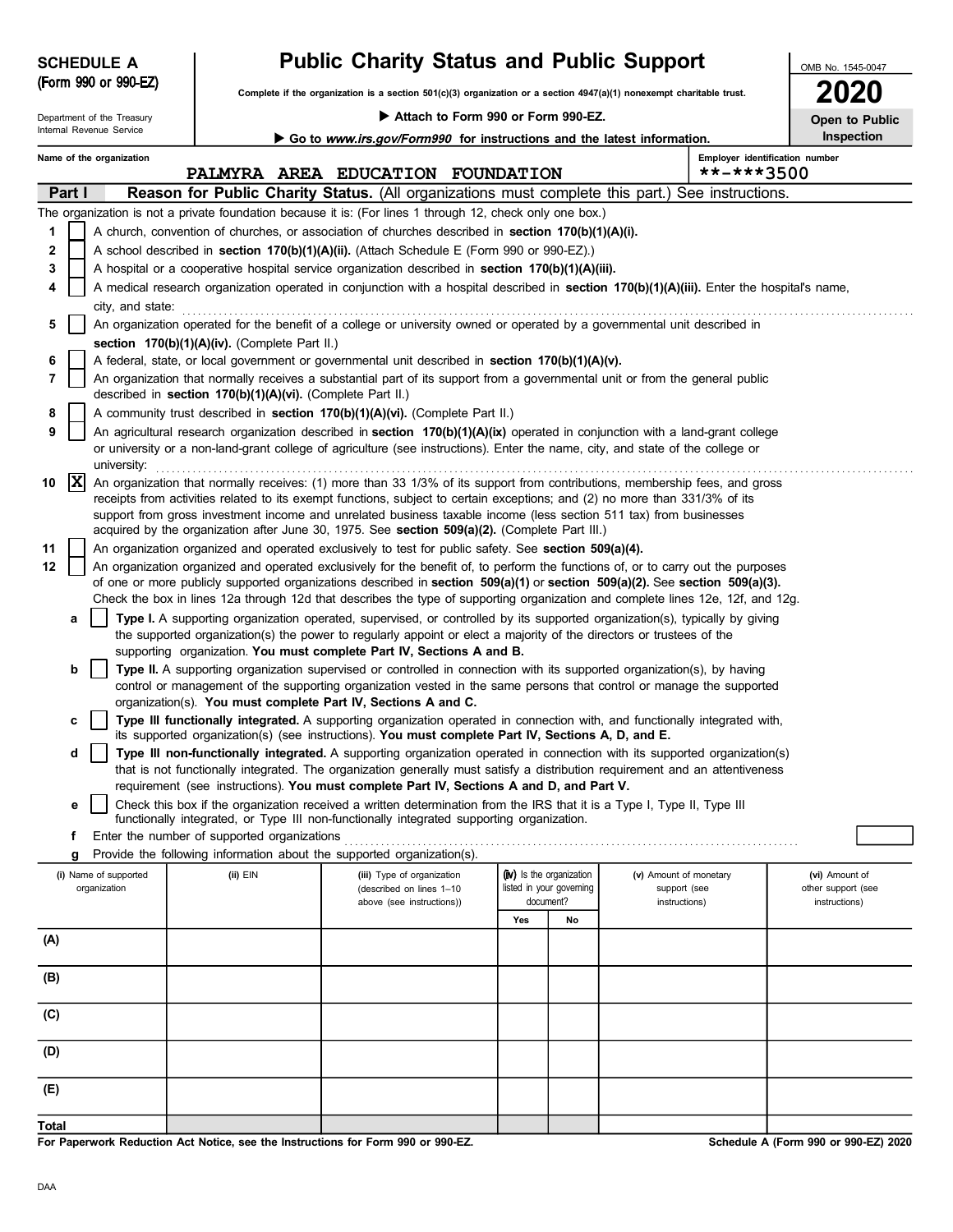|              | Schedule A (Form 990 or 990-EZ) 2020                                                                                                                                                                                                                                                                                                                              |          |            | PALMYRA AREA EDUCATION FOUNDATION |            | $******3500$ | Page 2    |
|--------------|-------------------------------------------------------------------------------------------------------------------------------------------------------------------------------------------------------------------------------------------------------------------------------------------------------------------------------------------------------------------|----------|------------|-----------------------------------|------------|--------------|-----------|
|              | Support Schedule for Organizations Described in Sections 170(b)(1)(A)(iv) and 170(b)(1)(A)(vi)<br>Part II                                                                                                                                                                                                                                                         |          |            |                                   |            |              |           |
|              | (Complete only if you checked the box on line 5, 7, or 8 of Part I or if the organization failed to qualify under<br>Part III. If the organization fails to qualify under the tests listed below, please complete Part III.)                                                                                                                                      |          |            |                                   |            |              |           |
|              | <b>Section A. Public Support</b>                                                                                                                                                                                                                                                                                                                                  |          |            |                                   |            |              |           |
|              | Calendar year (or fiscal year beginning in)<br>▶                                                                                                                                                                                                                                                                                                                  | (a) 2016 | (b) $2017$ | $(c)$ 2018                        | $(d)$ 2019 | (e) 2020     | (f) Total |
| 1.           | Gifts, grants, contributions, and                                                                                                                                                                                                                                                                                                                                 |          |            |                                   |            |              |           |
|              | membership fees received. (Do not                                                                                                                                                                                                                                                                                                                                 |          |            |                                   |            |              |           |
|              | include any "unusual grants.")                                                                                                                                                                                                                                                                                                                                    |          |            |                                   |            |              |           |
| $\mathbf{2}$ | Tax revenues levied for the<br>organization's benefit and either paid                                                                                                                                                                                                                                                                                             |          |            |                                   |            |              |           |
|              | to or expended on its behalf<br>.                                                                                                                                                                                                                                                                                                                                 |          |            |                                   |            |              |           |
| 3            | The value of services or facilities                                                                                                                                                                                                                                                                                                                               |          |            |                                   |            |              |           |
|              | furnished by a governmental unit to the<br>organization without charge                                                                                                                                                                                                                                                                                            |          |            |                                   |            |              |           |
|              | .<br>Total. Add lines 1 through 3                                                                                                                                                                                                                                                                                                                                 |          |            |                                   |            |              |           |
|              | The portion of total contributions by                                                                                                                                                                                                                                                                                                                             |          |            |                                   |            |              |           |
|              | each person (other than a<br>governmental unit or publicly                                                                                                                                                                                                                                                                                                        |          |            |                                   |            |              |           |
|              | supported organization) included on                                                                                                                                                                                                                                                                                                                               |          |            |                                   |            |              |           |
|              | line 1 that exceeds 2% of the amount<br>shown on line 11, column (f)                                                                                                                                                                                                                                                                                              |          |            |                                   |            |              |           |
| 6            | Public support. Subtract line 5 from line 4                                                                                                                                                                                                                                                                                                                       |          |            |                                   |            |              |           |
|              | <b>Section B. Total Support</b>                                                                                                                                                                                                                                                                                                                                   |          |            |                                   |            |              |           |
|              | Calendar year (or fiscal year beginning in) $\blacktriangleright$                                                                                                                                                                                                                                                                                                 | (a) 2016 | (b) 2017   | $(c)$ 2018                        | $(d)$ 2019 | (e) $2020$   | (f) Total |
| 7<br>8       | Amounts from line 4<br>Gross income from interest, dividends,                                                                                                                                                                                                                                                                                                     |          |            |                                   |            |              |           |
|              | payments received on securities loans,                                                                                                                                                                                                                                                                                                                            |          |            |                                   |            |              |           |
|              | rents, royalties, and income from<br>similar sources                                                                                                                                                                                                                                                                                                              |          |            |                                   |            |              |           |
| 9            | Net income from unrelated business                                                                                                                                                                                                                                                                                                                                |          |            |                                   |            |              |           |
|              | activities, whether or not the business                                                                                                                                                                                                                                                                                                                           |          |            |                                   |            |              |           |
|              | is regularly carried on                                                                                                                                                                                                                                                                                                                                           |          |            |                                   |            |              |           |
| 10           | Other income. Do not include gain or<br>loss from the sale of capital assets                                                                                                                                                                                                                                                                                      |          |            |                                   |            |              |           |
|              | (Explain in Part VI.)                                                                                                                                                                                                                                                                                                                                             |          |            |                                   |            |              |           |
| 11           | Total support. Add lines 7 through 10                                                                                                                                                                                                                                                                                                                             |          |            |                                   |            |              |           |
| 12           |                                                                                                                                                                                                                                                                                                                                                                   |          |            |                                   |            | 12           |           |
| 13           | First 5 years. If the Form 990 is for the organization's first, second, third, fourth, or fifth tax year as a section 501(c)(3)<br>organization, check this box and stop here with the content of the content of the content of the content of the content of the content of the content of the content of the content of the content of the content of the conte |          |            |                                   |            |              |           |
|              | Section C. Computation of Public Support Percentage                                                                                                                                                                                                                                                                                                               |          |            |                                   |            |              |           |
| 14           | Public support percentage for 2020 (line 6, column (f) divided by line 11, column (f)) [[[[[[[[[[[[[[[[[[[[[[                                                                                                                                                                                                                                                     |          |            |                                   |            | 14           | %         |
| 15           |                                                                                                                                                                                                                                                                                                                                                                   |          |            |                                   |            | 15           | %         |
| 16a          | 33 1/3% support test-2020. If the organization did not check the box on line 13, and line 14 is 33 1/3% or more, check this                                                                                                                                                                                                                                       |          |            |                                   |            |              |           |
|              | box and stop here. The organization qualifies as a publicly supported organization <b>conserved</b> conserved conserved to the organization<br>b 33 1/3% support test-2019. If the organization did not check a box on line 13 or 16a, and line 15 is 33 1/3% or more, check                                                                                      |          |            |                                   |            |              |           |
|              | this box and stop here. The organization qualifies as a publicly supported organization                                                                                                                                                                                                                                                                           |          |            |                                   |            |              |           |
|              | 17a 10%-facts-and-circumstances test-2020. If the organization did not check a box on line 13, 16a, or 16b, and line 14 is                                                                                                                                                                                                                                        |          |            |                                   |            |              |           |
|              | 10% or more, and if the organization meets the "facts-and-circumstances" test, check this box and stop here. Explain in                                                                                                                                                                                                                                           |          |            |                                   |            |              |           |
|              | Part VI how the organization meets the "facts-and-circumstances" test. The organization qualifies as a publicly supported<br>organization                                                                                                                                                                                                                         |          |            |                                   |            |              |           |
|              |                                                                                                                                                                                                                                                                                                                                                                   |          |            |                                   |            |              |           |

|--|

% %

| 10  | Other income. Do not include gain or                                                                                                                                                                                           |  |  |    |                                |
|-----|--------------------------------------------------------------------------------------------------------------------------------------------------------------------------------------------------------------------------------|--|--|----|--------------------------------|
|     | loss from the sale of capital assets                                                                                                                                                                                           |  |  |    |                                |
|     | (Explain in Part VI.)                                                                                                                                                                                                          |  |  |    |                                |
| 11  | Total support. Add lines 7 through 10                                                                                                                                                                                          |  |  |    |                                |
| 12  |                                                                                                                                                                                                                                |  |  | 12 |                                |
| 13  | First 5 years. If the Form 990 is for the organization's first, second, third, fourth, or fifth tax year as a section 501(c)(3)                                                                                                |  |  |    |                                |
|     | organization, check this box and stop here manufactured and content to the state of the state of the state of the state of the state of the state of the state of the state of the state of the state of the state of the stat |  |  |    |                                |
|     | Section C. Computation of Public Support Percentage                                                                                                                                                                            |  |  |    |                                |
| 14  | Public support percentage for 2020 (line 6, column (f) divided by line 11, column (f)) [[[[[[[[[[[[[                                                                                                                           |  |  | 14 | $\%$                           |
| 15  |                                                                                                                                                                                                                                |  |  | 15 | %                              |
| 16a | 33 1/3% support test-2020. If the organization did not check the box on line 13, and line 14 is 33 1/3% or more, check this                                                                                                    |  |  |    |                                |
|     | box and stop here. The organization qualifies as a publicly supported organization                                                                                                                                             |  |  |    | $\blacktriangleright \Box$     |
| b   | 33 1/3% support test—2019. If the organization did not check a box on line 13 or 16a, and line 15 is 33 1/3% or more, check                                                                                                    |  |  |    |                                |
|     | this box and stop here. The organization qualifies as a publicly supported organization                                                                                                                                        |  |  |    | $\blacktriangleright \Box$     |
|     | 17a 10%-facts-and-circumstances test-2020. If the organization did not check a box on line 13, 16a, or 16b, and line 14 is                                                                                                     |  |  |    |                                |
|     | 10% or more, and if the organization meets the "facts-and-circumstances" test, check this box and stop here. Explain in                                                                                                        |  |  |    |                                |
|     | Part VI how the organization meets the "facts-and-circumstances" test. The organization qualifies as a publicly supported                                                                                                      |  |  |    |                                |
|     | organization                                                                                                                                                                                                                   |  |  |    | $\blacktriangleright \Box$     |
|     | 10%-facts-and-circumstances test-2019. If the organization did not check a box on line 13, 16a, 16b, or 17a, and line                                                                                                          |  |  |    |                                |
|     | 15 is 10% or more, and if the organization meets the "facts-and-circumstances" test, check this box and stop here. Explain                                                                                                     |  |  |    |                                |
|     | in Part VI how the organization meets the "facts-and-circumstances" test. The organization qualifies as a publicly supported                                                                                                   |  |  |    |                                |
|     | organization                                                                                                                                                                                                                   |  |  |    | $\blacktriangleright$ $\vdash$ |
| 18  | Private foundation. If the organization did not check a box on line 13, 16a, 16b, 17a, or 17b, check this box and see                                                                                                          |  |  |    |                                |
|     | instructions                                                                                                                                                                                                                   |  |  |    | $\blacktriangleright$          |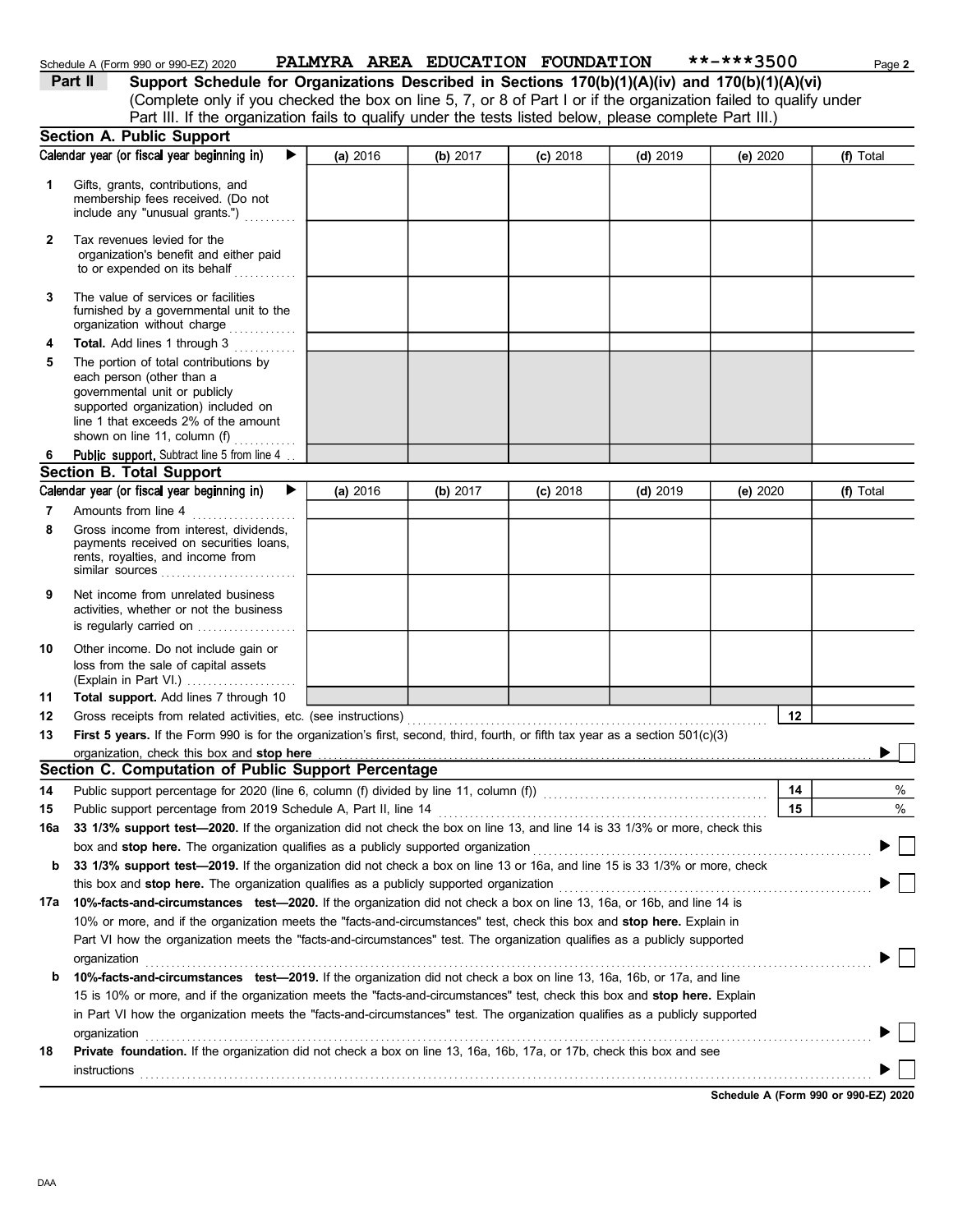|                 | Schedule A (Form 990 or 990-EZ) 2020<br>Part III<br>Support Schedule for Organizations Described in Section 509(a)(2)<br>(Complete only if you checked the box on line 10 of Part I or if the organization failed to qualify under Part II.                                   | PALMYRA AREA EDUCATION FOUNDATION |            |            |            | **-***3500               | Page 3                                 |
|-----------------|-------------------------------------------------------------------------------------------------------------------------------------------------------------------------------------------------------------------------------------------------------------------------------|-----------------------------------|------------|------------|------------|--------------------------|----------------------------------------|
|                 | If the organization fails to qualify under the tests listed below, please complete Part II.)<br><b>Section A. Public Support</b>                                                                                                                                              |                                   |            |            |            |                          |                                        |
|                 | Calendar year (or fiscal year beginning in)<br>$\blacktriangleright$                                                                                                                                                                                                          | (a) 2016                          | (b) $2017$ | $(c)$ 2018 | $(d)$ 2019 | (e) 2020                 | (f) Total                              |
| $\mathbf{2}$    | 1 Gifts, grants, contributions, and membership fees<br>received. (Do not include any "unusual grants.")<br>Gross receipts from admissions, merchandise                                                                                                                        | 3,225                             |            |            | 65,754     | 109,073                  | 178,052                                |
|                 | sold or services performed, or facilities<br>furnished in any activity that is related to the<br>organization's tax-exempt purpose                                                                                                                                            |                                   |            |            |            | 8,301                    | 8,301                                  |
| 3               | Gross receipts from activities that are not an<br>unrelated trade or business under section 513                                                                                                                                                                               |                                   |            |            | 11,399     |                          | 11,399                                 |
| 4               | Tax revenues levied for the<br>organization's benefit and either paid<br>to or expended on its behalf                                                                                                                                                                         |                                   |            |            |            |                          |                                        |
| 5               | The value of services or facilities<br>furnished by a governmental unit to the<br>organization without charge                                                                                                                                                                 |                                   |            |            |            |                          |                                        |
| 6               | Total. Add lines 1 through 5                                                                                                                                                                                                                                                  | 3,225                             |            |            | 77,153     | 117,374                  | 197,752                                |
|                 | <b>7a</b> Amounts included on lines 1, 2, and 3<br>received from disqualified persons                                                                                                                                                                                         |                                   |            |            |            |                          |                                        |
|                 | <b>b</b> Amounts included on lines 2 and 3<br>received from other than disqualified<br>persons that exceed the greater of \$5,000<br>or 1% of the amount on line 13 for the year                                                                                              |                                   |            |            |            |                          |                                        |
| 8               | c Add lines 7a and 7b $\ldots$<br>Public support. (Subtract line 7c from<br>line 6.) $\ldots$ $\ldots$ $\ldots$ $\ldots$ $\ldots$ $\ldots$                                                                                                                                    |                                   |            |            |            |                          | 197,752                                |
|                 | Section B. Total Support                                                                                                                                                                                                                                                      |                                   |            |            |            |                          |                                        |
|                 | Calendar year (or fiscal year beginning in) $\blacktriangleright$                                                                                                                                                                                                             | (a) 2016                          | (b) 2017   | $(c)$ 2018 | $(d)$ 2019 | (e) 2020                 | (f) Total                              |
|                 | 9 Amounts from line 6<br>.<br><b>10a</b> Gross income from interest, dividends,<br>payments received on securities loans, rents,                                                                                                                                              | 3,225                             |            |            | 77,153     | 117,374                  | 197,752                                |
|                 | royalties, and income from similar sources<br><b>b</b> Unrelated business taxable income (less<br>section 511 taxes) from businesses<br>acquired after June 30, 1975                                                                                                          |                                   |            |            | 39         | 52                       | 96                                     |
|                 | c Add lines 10a and 10b $\ldots$                                                                                                                                                                                                                                              |                                   |            |            | 39         | 52                       | 96                                     |
|                 | <b>11</b> Net income from unrelated business<br>activities not included in line 10b, whether<br>or not the business is regularly carried on                                                                                                                                   |                                   |            |            |            |                          |                                        |
| 12              | Other income. Do not include gain or<br>loss from the sale of capital assets<br>(Explain in Part VI.)                                                                                                                                                                         |                                   |            |            |            |                          |                                        |
| 13              | Total support. (Add lines 9, 10c, 11,                                                                                                                                                                                                                                         | 3,230                             |            |            | 77,192     | 117,426                  | 197,848                                |
| 14              | First 5 years. If the Form 990 is for the organization's first, second, third, fourth, or fifth tax year as a section 501(c)(3)<br>organization, check this box and stop here                                                                                                 |                                   |            |            |            |                          | $\blacktriangleright$ $\Box$           |
|                 | Section C. Computation of Public Support Percentage                                                                                                                                                                                                                           |                                   |            |            |            |                          |                                        |
|                 |                                                                                                                                                                                                                                                                               |                                   |            |            |            | 15<br>$\overline{16}$    | 99.95%                                 |
|                 | Section D. Computation of Investment Income Percentage                                                                                                                                                                                                                        |                                   |            |            |            |                          | 99.94 %                                |
| 17 <sub>1</sub> |                                                                                                                                                                                                                                                                               |                                   |            |            |            |                          | %                                      |
|                 |                                                                                                                                                                                                                                                                               |                                   |            |            |            | $\overline{\mathbf{18}}$ | $\%$                                   |
|                 | 19a 33 1/3% support tests-2020. If the organization did not check the box on line 14, and line 15 is more than 33 1/3%, and line                                                                                                                                              |                                   |            |            |            |                          | $\blacktriangleright \boxed{\text{X}}$ |
| 20              | <b>b</b> 33 1/3% support tests—2019. If the organization did not check a box on line 14 or line 19a, and line 16 is more than 33 1/3%, and<br>line 18 is not more than 33 1/3%, check this box and stop here. The organization qualifies as a publicly supported organization |                                   |            |            |            |                          | ▶                                      |

|          | Schedule A (Form 990 or 990-EZ) 2020                                                                               | PALMYRA AREA EDUCATION |          | <b>FOUNDATION</b> |            | $******3500$ | Page 3    |
|----------|--------------------------------------------------------------------------------------------------------------------|------------------------|----------|-------------------|------------|--------------|-----------|
| Part III | Support Schedule for Organizations Described in Section 509(a)(2)                                                  |                        |          |                   |            |              |           |
|          | (Complete only if you checked the box on line 10 of Part I or if the organization failed to qualify under Part II. |                        |          |                   |            |              |           |
|          | If the organization fails to qualify under the tests listed below, please complete Part II.)                       |                        |          |                   |            |              |           |
|          | Section A. Public Support                                                                                          |                        |          |                   |            |              |           |
|          | Calendar year (or fiscal year beginning in)                                                                        | (a) 2016               | (b) 2017 | $(c)$ 2018        | $(d)$ 2019 | (e) 2020     | (f) Total |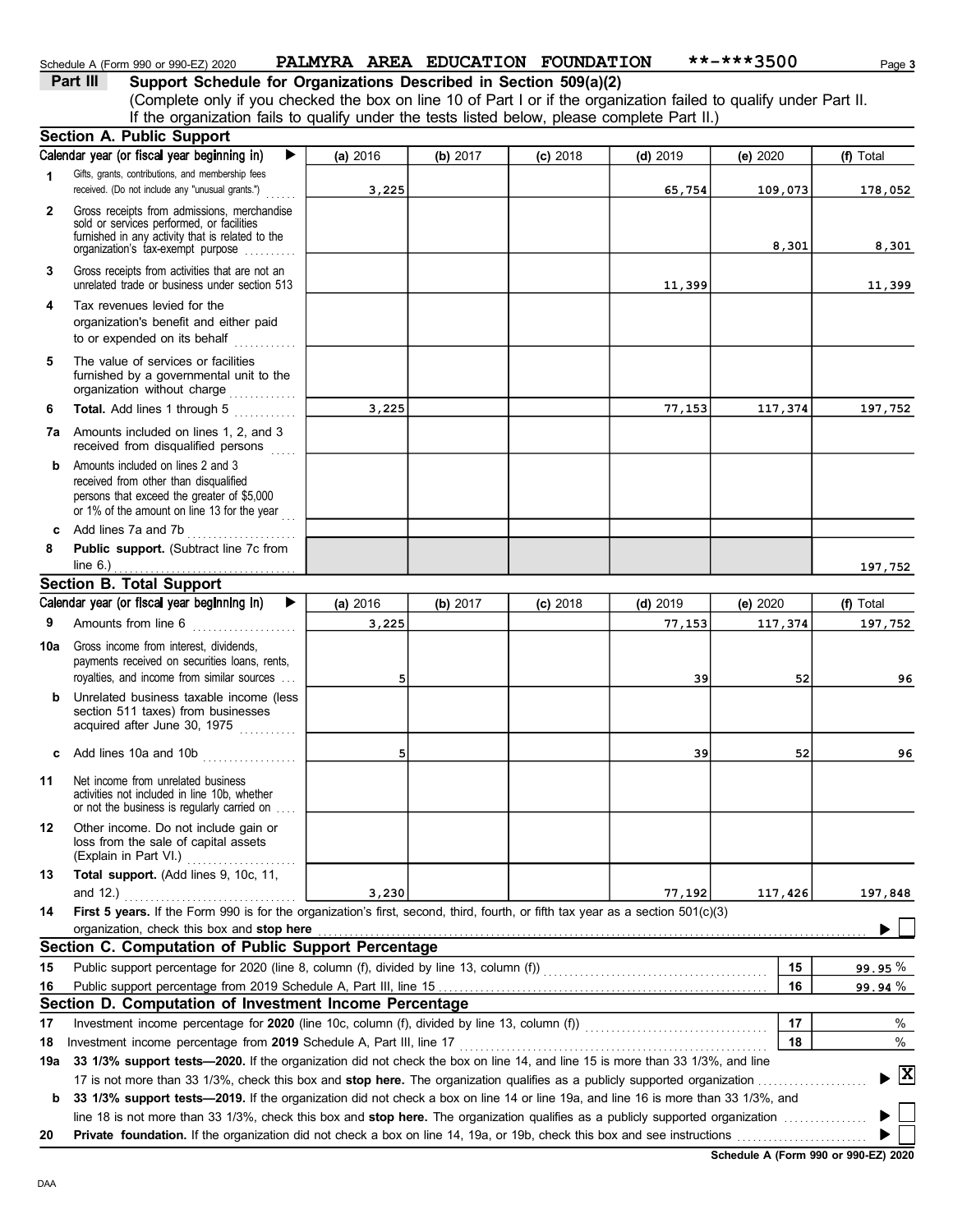|              | PALMYRA AREA EDUCATION FOUNDATION<br>Schedule A (Form 990 or 990-EZ) 2020                                                                                                                                                               | **-***3500      |     | Page 4 |
|--------------|-----------------------------------------------------------------------------------------------------------------------------------------------------------------------------------------------------------------------------------------|-----------------|-----|--------|
|              | Part IV<br><b>Supporting Organizations</b><br>(Complete only if you checked a box in line 12 on Part I. If you checked box 12a, Part I, complete Sections A                                                                             |                 |     |        |
|              | and B. If you checked box 12b, Part I, complete Sections A and C. If you checked box 12c, Part I, complete                                                                                                                              |                 |     |        |
|              | Sections A, D, and E. If you checked box 12d, Part I, complete Sections A and D, and complete Part V.)                                                                                                                                  |                 |     |        |
|              | <b>Section A. All Supporting Organizations</b>                                                                                                                                                                                          |                 | Yes | No     |
|              | Are all of the organization's supported organizations listed by name in the organization's governing                                                                                                                                    |                 |     |        |
|              | documents? If "No," describe in Part VI how the supported organizations are designated. If designated by                                                                                                                                |                 |     |        |
| $\mathbf{2}$ | class or purpose, describe the designation. If historic and continuing relationship, explain.<br>Did the organization have any supported organization that does not have an IRS determination of status                                 | $\mathbf{1}$    |     |        |
|              | under section 509(a)(1) or (2)? If "Yes," explain in Part VI how the organization determined that the supported                                                                                                                         |                 |     |        |
|              | organization was described in section 509(a)(1) or (2).                                                                                                                                                                                 | $\overline{2}$  |     |        |
| За           | Did the organization have a supported organization described in section $501(c)(4)$ , (5), or (6)? If "Yes," answer<br>lines 3b and 3c below.                                                                                           | За              |     |        |
| b            | Did the organization confirm that each supported organization qualified under section $501(c)(4)$ , (5), or (6) and                                                                                                                     |                 |     |        |
|              | satisfied the public support tests under section $509(a)(2)?$ If "Yes," describe in Part VI when and how the                                                                                                                            |                 |     |        |
|              | organization made the determination.                                                                                                                                                                                                    | 3b              |     |        |
| C            | Did the organization ensure that all support to such organizations was used exclusively for section $170(c)(2)(B)$<br>purposes? If "Yes," explain in Part VI what controls the organization put in place to ensure such use.            | 3c              |     |        |
| 4a           | Was any supported organization not organized in the United States ("foreign supported organization")? If                                                                                                                                |                 |     |        |
|              | "Yes," and if you checked 12a or 12b in Part I, answer (b) and (c) below.                                                                                                                                                               | 4a              |     |        |
| b            | Did the organization have ultimate control and discretion in deciding whether to make grants to the foreign<br>supported organization? If "Yes," describe in Part VI how the organization had such control and discretion               |                 |     |        |
|              | despite being controlled or supervised by or in connection with its supported organizations.                                                                                                                                            | 4b              |     |        |
| C            | Did the organization support any foreign supported organization that does not have an IRS determination                                                                                                                                 |                 |     |        |
|              | under sections $501(c)(3)$ and $509(a)(1)$ or (2)? If "Yes," explain in Part VI what controls the organization used<br>to ensure that all support to the foreign supported organization was used exclusively for section $170(c)(2)(B)$ |                 |     |        |
|              | purposes.                                                                                                                                                                                                                               | 4c              |     |        |
| 5a           | Did the organization add, substitute, or remove any supported organizations during the tax year? If "Yes,"                                                                                                                              |                 |     |        |
|              | answer lines 5b and 5c below (if applicable). Also, provide detail in Part VI, including (i) the names and EIN<br>numbers of the supported organizations added, substituted, or removed; (ii) the reasons for each such action;         |                 |     |        |
|              | (iii) the authority under the organization's organizing document authorizing such action; and (iv) how the action                                                                                                                       |                 |     |        |
|              | was accomplished (such as by amendment to the organizing document).                                                                                                                                                                     | 5a              |     |        |
| b            | Type I or Type II only. Was any added or substituted supported organization part of a class already<br>designated in the organization's organizing document?                                                                            | 5b              |     |        |
|              | Substitutions only. Was the substitution the result of an event beyond the organization's control?                                                                                                                                      | 5с              |     |        |
| 6            | Did the organization provide support (whether in the form of grants or the provision of services or facilities) to                                                                                                                      |                 |     |        |
|              | anyone other than (i) its supported organizations, (ii) individuals that are part of the charitable class benefited<br>by one or more of its supported organizations, or (iii) other supporting organizations that also support or      |                 |     |        |
|              | benefit one or more of the filing organization's supported organizations? If "Yes," provide detail in Part VI.                                                                                                                          | 6               |     |        |
| -7           | Did the organization provide a grant, loan, compensation, or other similar payment to a substantial contributor                                                                                                                         |                 |     |        |
|              | (as defined in section 4958(c)(3)(C)), a family member of a substantial contributor, or a 35% controlled entity<br>with regard to a substantial contributor? If "Yes," complete Part I of Schedule L (Form 990 or 990-EZ).              | $\overline{7}$  |     |        |
| 8            | Did the organization make a loan to a disqualified person (as defined in section 4958) not described in line 7?                                                                                                                         |                 |     |        |
|              | If "Yes," complete Part I of Schedule L (Form 990 or 990-EZ).                                                                                                                                                                           | 8               |     |        |
| 9а           | Was the organization controlled directly or indirectly at any time during the tax year by one or more                                                                                                                                   |                 |     |        |
|              | disqualified persons, as defined in section 4946 (other than foundation managers and organizations<br>described in section 509(a)(1) or (2))? If "Yes," provide detail in Part VI.                                                      | 9а              |     |        |
| b            | Did one or more disqualified persons (as defined in line 9a) hold a controlling interest in any entity in which                                                                                                                         |                 |     |        |
|              | the supporting organization had an interest? If "Yes," provide detail in Part VI.                                                                                                                                                       | 9b              |     |        |
| C            | Did a disqualified person (as defined in line 9a) have an ownership interest in, or derive any personal benefit<br>from, assets in which the supporting organization also had an interest? If "Yes," provide detail in Part VI.         | 9c              |     |        |
| 10a          | Was the organization subject to the excess business holdings rules of section 4943 because of section                                                                                                                                   |                 |     |        |
|              | 4943(f) (regarding certain Type II supporting organizations, and all Type III non-functionally integrated                                                                                                                               |                 |     |        |
| b            | supporting organizations)? If "Yes," answer line 10b below.<br>Did the organization have any excess business holdings in the tax year? (Use Schedule C, Form 4720, to                                                                   | 10a             |     |        |
|              | determine whether the organization had excess business holdings.)                                                                                                                                                                       | 10 <sub>b</sub> |     |        |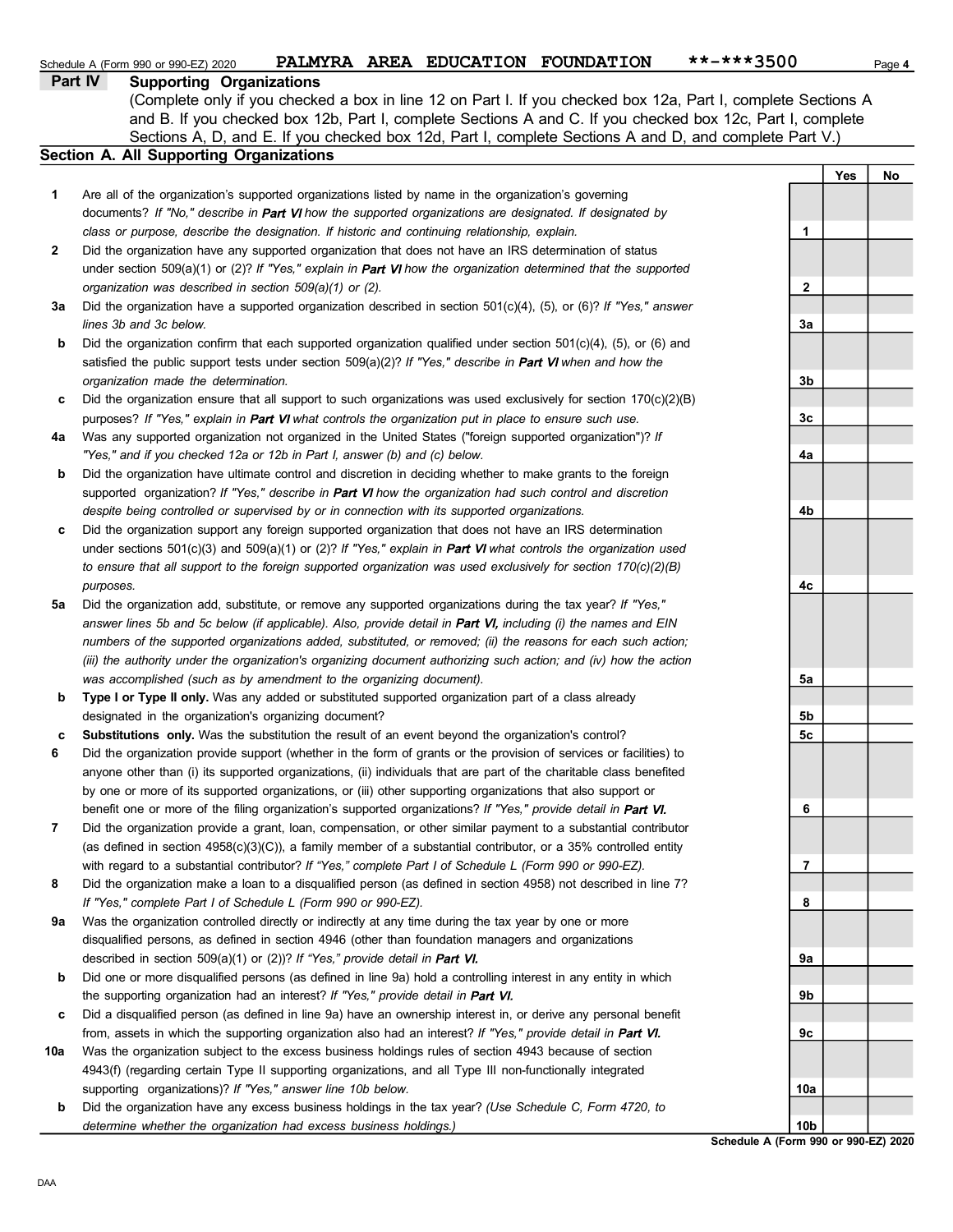| $******3500$<br>PALMYRA AREA EDUCATION<br><b>FOUNDATION</b><br>Schedule A (Form 990 or 990-EZ) 2020                                                                                                         |                 | Page 5 |  |  |
|-------------------------------------------------------------------------------------------------------------------------------------------------------------------------------------------------------------|-----------------|--------|--|--|
| Part IV<br><b>Supporting Organizations (continued)</b>                                                                                                                                                      | Yes             | No     |  |  |
| 11                                                                                                                                                                                                          |                 |        |  |  |
| Has the organization accepted a gift or contribution from any of the following persons?<br>a A person who directly or indirectly controls, either alone or together with persons described in lines 11b and |                 |        |  |  |
| 11c below, the governing body of a supported organization?                                                                                                                                                  | 11a             |        |  |  |
| <b>b</b> A family member of a person described in line 11a above?                                                                                                                                           | 11 <sub>b</sub> |        |  |  |
| c A 35% controlled entity of a person described in line 11a or 11b above? If "Yes" to line 11a, 11b, or 11c, provide                                                                                        |                 |        |  |  |

### Section B. Type I Supporting Organizations

|              | $D$ crited and $D$ is the state of sport $\mathbb{Z}/2$ and $\mathbb{Z}/2$                                                     |                 |            | ı ayu v |
|--------------|--------------------------------------------------------------------------------------------------------------------------------|-----------------|------------|---------|
|              | Part IV<br>Supporting Organizations (continued)                                                                                |                 |            |         |
|              |                                                                                                                                |                 | <b>Yes</b> | No      |
| 11           | Has the organization accepted a gift or contribution from any of the following persons?                                        |                 |            |         |
|              | a A person who directly or indirectly controls, either alone or together with persons described in lines 11b and               |                 |            |         |
|              | 11c below, the governing body of a supported organization?                                                                     | 11a             |            |         |
|              | <b>b</b> A family member of a person described in line 11a above?                                                              | 11 <sub>b</sub> |            |         |
|              | c A 35% controlled entity of a person described in line 11a or 11b above? If "Yes" to line 11a, 11b, or 11c, provide           |                 |            |         |
|              | detail in Part VI.                                                                                                             | 11 <sub>c</sub> |            |         |
|              | Section B. Type I Supporting Organizations                                                                                     |                 |            |         |
|              |                                                                                                                                |                 | <b>Yes</b> | No      |
|              | Did the governing body, members of the governing body, officers acting in their official capacity, or membership of one or     |                 |            |         |
|              | more supported organizations have the power to regularly appoint or elect at least a majority of the organization's officers,  |                 |            |         |
|              | directors, or trustees at all times during the tax year? If "No," describe in Part VI how the supported organization(s)        |                 |            |         |
|              | effectively operated, supervised, or controlled the organization's activities. If the organization had more than one supported |                 |            |         |
|              | organization, describe how the powers to appoint and/or remove officers, directors, or trustees were allocated among the       |                 |            |         |
|              | supported organizations and what conditions or restrictions, if any, applied to such powers during the tax year.               |                 |            |         |
| $\mathbf{2}$ | Did the organization operate for the benefit of any supported organization other than the supported                            |                 |            |         |
|              | organization(s) that operated, supervised, or controlled the supporting organization? If "Yes," explain in Part                |                 |            |         |
|              | VI how providing such benefit carried out the purposes of the supported organization(s) that operated,                         |                 |            |         |
|              | supervised, or controlled the supporting organization.                                                                         | $\overline{2}$  |            |         |
|              | Section C. Type II Supporting Organizations                                                                                    |                 |            |         |
|              |                                                                                                                                |                 | <b>Yes</b> | No      |
|              | Were a majority of the organization's directors or trustees during the tax year also a majority of the directors               |                 |            |         |
|              | or trustees of each of the organization's supported organization(s)? If "No," describe in Part VI how control                  |                 |            |         |
|              | or management of the supporting organization was vested in the same persons that controlled or managed                         |                 |            |         |
|              |                                                                                                                                |                 |            |         |
|              | the supported organization(s).<br>Section D. All Type III Supporting Organizations                                             |                 |            |         |
|              |                                                                                                                                |                 |            |         |
|              |                                                                                                                                |                 | <b>Yes</b> | No      |
|              | Did the organization provide to each of its supported organizations, by the last day of the fifth month of the                 |                 |            |         |
|              | organization's tax year, (i) a written notice describing the type and amount of support provided during the prior tax          |                 |            |         |
|              | year, (ii) a copy of the Form 990 that was most recently filed as of the date of notification, and (iii) copies of the         |                 |            |         |
|              | organization's governing documents in effect on the date of notification, to the extent not previously provided?               |                 |            |         |
| 2            | Were any of the organization's officers, directors, or trustees either (i) appointed or elected by the supported               |                 |            |         |

# Section C. Type II Supporting Organizations

|                                                                                                                  |  | . IV U |  |
|------------------------------------------------------------------------------------------------------------------|--|--------|--|
| Were a majority of the organization's directors or trustees during the tax year also a majority of the directors |  |        |  |
| or trustees of each of the organization's supported organization(s)? If "No," describe in Part VI how control    |  |        |  |
| or management of the supporting organization was vested in the same persons that controlled or managed           |  |        |  |
| the supported organization(s).                                                                                   |  |        |  |

### Section D. All Type III Supporting Organizations

|              |                                                                                                                        | Yes | No |  |
|--------------|------------------------------------------------------------------------------------------------------------------------|-----|----|--|
|              | Did the organization provide to each of its supported organizations, by the last day of the fifth month of the         |     |    |  |
|              | organization's tax year, (i) a written notice describing the type and amount of support provided during the prior tax  |     |    |  |
|              | year, (ii) a copy of the Form 990 that was most recently filed as of the date of notification, and (iii) copies of the |     |    |  |
|              | organization's governing documents in effect on the date of notification, to the extent not previously provided?       |     |    |  |
| $\mathbf{2}$ | Were any of the organization's officers, directors, or trustees either (i) appointed or elected by the supported       |     |    |  |
|              | organization(s) or (ii) serving on the governing body of a supported organization? If "No," explain in Part VI how     |     |    |  |
|              | the organization maintained a close and continuous working relationship with the supported organization(s).            |     |    |  |
| 3            | By reason of the relationship described in line 2, above, did the organization's supported organizations have          |     |    |  |
|              | a significant voice in the organization's investment policies and in directing the use of the organization's           |     |    |  |
|              | income or assets at all times during the tax year? If "Yes," describe in Part VI the role the organization's           |     |    |  |
|              | supported organizations played in this regard.                                                                         |     |    |  |

### Section E. Type III Functionally-Integrated Supporting Organizations

| Check the box next to the method that the organization used to satisfy the Integral Part Test during the year (see instructions). |
|-----------------------------------------------------------------------------------------------------------------------------------|
|-----------------------------------------------------------------------------------------------------------------------------------|

- **a** | The organization satisfied the Activities Test. Complete line 2 below.
- 

|  | <b>b</b> $\vert$ The organization is the parent of each of its supported organizations. Complete line 3 below.                        |
|--|---------------------------------------------------------------------------------------------------------------------------------------|
|  | c   The organization supported a governmental entity. Describe in Part VI how you supported a governmental entity (see instructions). |

- 2 Activities Test. Answer lines 2a and 2b belo
- **a** Did substantially all of the organization's activities du<br>the supported organization(s) to which the organizati<br>*those supported organizations and explain how t<br>how the organization was responsive to those supporthat t* a Did substantially all of the organization's activities during the tax year directly further the exempt purposes of the supported organization(s) to which the organization was responsive? If "Yes," then in Part VI identify how these activities directly furthered their exempt purposes, how the organization was responsive to those supported organizations, and how the organization determined that these activities constituted substantially all of its activities.
- **b** Did the activities described in line 2a, above, constitute activities that, but for the organization's involvement, one or more of the organization's supported organization(s) would have been engaged in? If "Yes," explain in Part VI the reasons for the organization's position that its supported organization(s) would have engaged in these activities but for the organization's involvement.
- 3 Parent of Supported Organizations. Answer lines 3a and 3b
- a Did the organization have the power to regularly appoint or elect a majority of the officers, directors, or trustees of each of the supported organizations? If "Yes" or "No," provide details in Part VI.
- b Did the organization exercise a substantial degree of direction over the policies, programs, and activities of each of its supported organizations? If "Yes," describe in Part VI the role played by the organization in this regard.

Yes | No 2a 2b 3a  $3b$  |  $\qquad$  |  $\qquad$  |  $\qquad$  |  $\qquad$  |  $\qquad$  |  $\qquad$  |  $\qquad$  |  $\qquad$  |  $\qquad$  |  $\qquad$  |  $\qquad$  |  $\qquad$  |  $\qquad$  |  $\qquad$  |  $\qquad$  |  $\qquad$  |  $\qquad$  |  $\qquad$  |  $\qquad$  |  $\qquad$  |  $\qquad$  |  $\qquad$  |  $\qquad$  |  $\qquad$  |  $\qquad$  |  $\qquad$  |  $\qquad$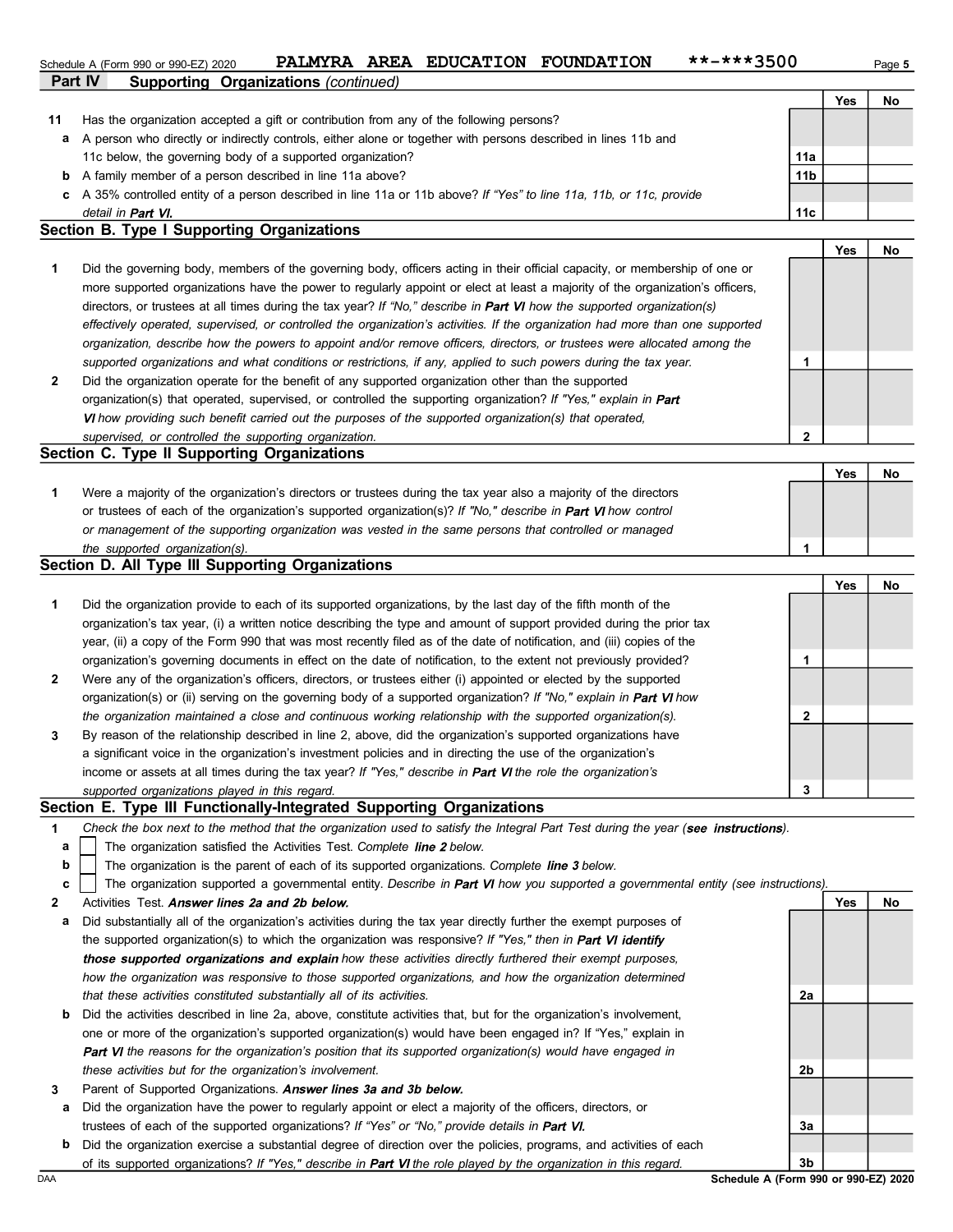| PALMYRA AREA EDUCATION FOUNDATION<br>Schedule A (Form 990 or 990-EZ) 2020                                                                        |                                | $******3500$   | Page 6                         |
|--------------------------------------------------------------------------------------------------------------------------------------------------|--------------------------------|----------------|--------------------------------|
| Part V<br>Type III Non-Functionally Integrated 509(a)(3) Supporting Organizations                                                                |                                |                |                                |
| Check here if the organization satisfied the Integral Part Test as a qualifying trust on Nov. 20, 1970 (explain in Part VI). See<br>$\mathbf{1}$ |                                |                |                                |
| instructions. All other Type III non-functionally integrated supporting organizations must complete Sections A through E.                        |                                |                |                                |
| Section A - Adjusted Net Income                                                                                                                  |                                | (A) Prior Year | (B) Current Year<br>(optional) |
| Net short-term capital gain<br>1.                                                                                                                | $\mathbf{1}$                   |                |                                |
| 2 Recoveries of prior-year distributions                                                                                                         | $\overline{2}$                 |                |                                |
| 3 Other gross income (see instructions)                                                                                                          | 3                              |                |                                |
| 4 Add lines 1 through 3.                                                                                                                         | 4                              |                |                                |
| 5 Depreciation and depletion                                                                                                                     | 5                              |                |                                |
| 6 Portion of operating expenses paid or incurred for production or collection of                                                                 |                                |                |                                |
| gross income or for management, conservation, or maintenance of property                                                                         |                                |                |                                |
| held for production of income (see instructions)                                                                                                 | 6                              |                |                                |
| Other expenses (see instructions)<br>7                                                                                                           | $\overline{7}$                 |                |                                |
| 8 Adjusted Net Income (subtract lines 5, 6, and 7 from line 4)                                                                                   | 8                              |                |                                |
| <b>Section B - Minimum Asset Amount</b>                                                                                                          |                                | (A) Prior Year | (B) Current Year<br>(optional) |
| Aggregate fair market value of all non-exempt-use assets (see<br>$\mathbf{1}$                                                                    |                                |                |                                |
| instructions for short tax year or assets held for part of year):                                                                                |                                |                |                                |
| a Average monthly value of securities                                                                                                            | 1a                             |                |                                |
| <b>b</b> Average monthly cash balances                                                                                                           | 1 <sub>b</sub>                 |                |                                |
| c Fair market value of other non-exempt-use assets                                                                                               | 1c                             |                |                                |
| d Total (add lines 1a, 1b, and 1c)                                                                                                               | 1 <sub>d</sub>                 |                |                                |
| e Discount claimed for blockage or other factors                                                                                                 |                                |                |                                |
| (explain in detail in Part VI):                                                                                                                  |                                |                |                                |
| 2 Acquisition indebtedness applicable to non-exempt-use assets                                                                                   | $\overline{2}$<br>$\mathbf{3}$ |                |                                |
|                                                                                                                                                  |                                |                |                                |
| 3 Subtract line 2 from line 1d.                                                                                                                  |                                |                |                                |
| 4 Cash deemed held for exempt use. Enter 0.015 of line 3 (for greater amount,                                                                    |                                |                |                                |
| see instructions).                                                                                                                               | 4                              |                |                                |
| 5 Net value of non-exempt-use assets (subtract line 4 from line 3)                                                                               | $5\phantom{1}$                 |                |                                |
| 6 Multiply line 5 by 0.035.                                                                                                                      | 6                              |                |                                |
| 7 Recoveries of prior-year distributions                                                                                                         | $\overline{7}$                 |                |                                |
| 8 Minimum Asset Amount (add line 7 to line 6)<br>Section C - Distributable Amount                                                                | 8                              |                | Current Year                   |
|                                                                                                                                                  |                                |                |                                |
| 1 Adjusted net income for prior year (from Section A, line 8, column A)                                                                          | $\mathbf{1}$                   |                |                                |
| 2 Enter $0.85$ of line 1.                                                                                                                        | $\overline{2}$                 |                |                                |
| 3 Minimum asset amount for prior year (from Section B, line 8, column A)                                                                         | $\mathbf{3}$                   |                |                                |
| 4 Enter greater of line 2 or line 3.                                                                                                             | 4                              |                |                                |
| 5 Income tax imposed in prior year                                                                                                               | $5\phantom{.0}$                |                |                                |
| 6 Distributable Amount. Subtract line 5 from line 4, unless subject to<br>emergency temporary reduction (see instructions).                      | 6                              |                |                                |

(see instructions).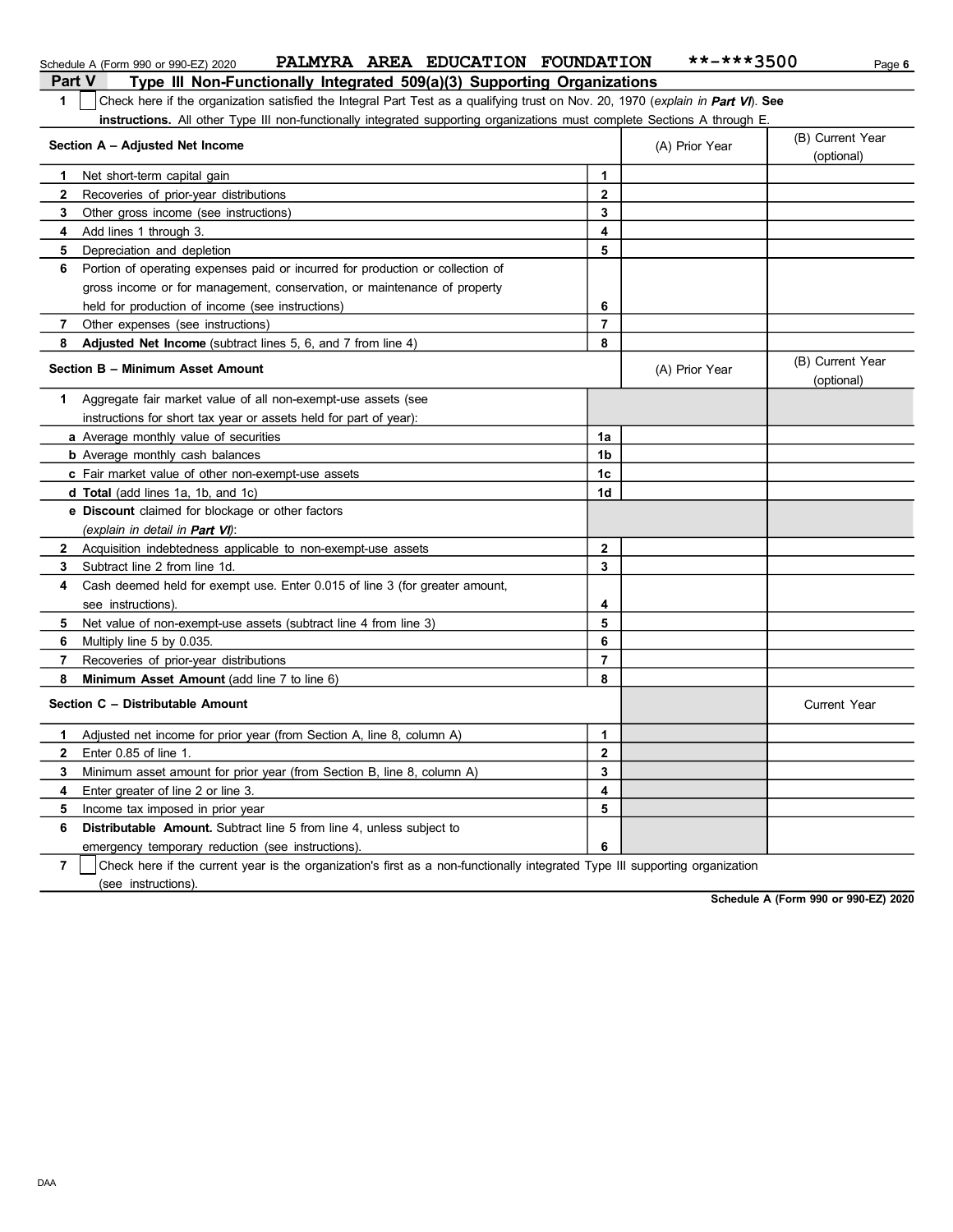|        | Schedule A (Form 990 or 990-EZ) 2020                                                |  | PALMYRA AREA EDUCATION FOUNDATION | **-***3500 |  |
|--------|-------------------------------------------------------------------------------------|--|-----------------------------------|------------|--|
| Part V | Type III Non-Functionally Integrated 509(a)(3) Supporting Organizations (continued) |  |                                   |            |  |
|        |                                                                                     |  |                                   |            |  |

| Part V<br>Type III Non-Functionally Integrated 509(a)(3) Supporting Organizations (continued)                                                                                       |                                    |                                               |                                                  |
|-------------------------------------------------------------------------------------------------------------------------------------------------------------------------------------|------------------------------------|-----------------------------------------------|--------------------------------------------------|
| Section D - Distributions                                                                                                                                                           |                                    |                                               | <b>Current Year</b>                              |
|                                                                                                                                                                                     |                                    |                                               |                                                  |
| Amounts paid to supported organizations to accomplish exempt purposes<br>1.<br>Amounts paid to perform activity that directly furthers exempt purposes of supported<br>$\mathbf{2}$ |                                    |                                               |                                                  |
| organizations, in excess of income from activity                                                                                                                                    |                                    |                                               |                                                  |
| Administrative expenses paid to accomplish exempt purposes of supported organizations<br>3                                                                                          |                                    |                                               |                                                  |
| Amounts paid to acquire exempt-use assets<br>4<br>Qualified set-aside amounts (prior IRS approval required-provide details in Part VI)<br>5                                         |                                    |                                               |                                                  |
| Other distributions (describe in Part VI). See instructions.<br>6                                                                                                                   |                                    |                                               |                                                  |
| Total annual distributions. Add lines 1 through 6.<br>7                                                                                                                             |                                    |                                               |                                                  |
| Distributions to attentive supported organizations to which the organization is responsive<br>8                                                                                     |                                    |                                               |                                                  |
| (provide details in Part VI). See instructions.<br>Distributable amount for 2020 from Section C. line 6<br>9                                                                        |                                    |                                               |                                                  |
| Line 8 amount divided by line 9 amount<br>10                                                                                                                                        |                                    |                                               |                                                  |
| <b>Section E - Distribution Allocations (see instructions)</b>                                                                                                                      | (i)<br><b>Excess Distributions</b> | (ii)<br><b>Underdistributions</b><br>Pre-2020 | (iii)<br><b>Distributable</b><br>Amount for 2020 |
| Distributable amount for 2020 from Section C, line 6                                                                                                                                |                                    |                                               |                                                  |
| Underdistributions, if any, for years prior to 2020<br>$\mathbf{2}$<br>(reasonable cause required-explain in Part VI). See                                                          |                                    |                                               |                                                  |
| instructions.                                                                                                                                                                       |                                    |                                               |                                                  |
| Excess distributions carryover, if any, to 2020<br>$3^{\circ}$                                                                                                                      |                                    |                                               |                                                  |
|                                                                                                                                                                                     |                                    |                                               |                                                  |
|                                                                                                                                                                                     |                                    |                                               |                                                  |
|                                                                                                                                                                                     |                                    |                                               |                                                  |
|                                                                                                                                                                                     |                                    |                                               |                                                  |
| f Total of lines 3a through 3e                                                                                                                                                      |                                    |                                               |                                                  |
| g Applied to underdistributions of prior years<br>h Applied to 2020 distributable amount                                                                                            |                                    |                                               |                                                  |
| <i>i</i> Carryover from 2015 not applied (see instructions)                                                                                                                         |                                    |                                               |                                                  |
| Remainder. Subtract lines 3g, 3h, and 3i from line 3f.                                                                                                                              |                                    |                                               |                                                  |
| 4 Distributions for 2020 from                                                                                                                                                       |                                    |                                               |                                                  |
| Section D, line 7:<br>\$                                                                                                                                                            |                                    |                                               |                                                  |
| a Applied to underdistributions of prior years<br><b>b</b> Applied to 2020 distributable amount                                                                                     |                                    |                                               |                                                  |
| c Remainder. Subtract lines 4a and 4b from line 4.                                                                                                                                  |                                    |                                               |                                                  |
| 5 Remaining underdistributions for years prior to 2020, if                                                                                                                          |                                    |                                               |                                                  |
| any. Subtract lines 3g and 4a from line 2. For result<br>greater than zero, explain in Part VI. See instructions.                                                                   |                                    |                                               |                                                  |
| 6 Remaining underdistributions for 2020 Subtract lines 3h                                                                                                                           |                                    |                                               |                                                  |
| and 4b from line 1. For result greater than zero, explain in                                                                                                                        |                                    |                                               |                                                  |
| Part VI. See instructions.                                                                                                                                                          |                                    |                                               |                                                  |
| Excess distributions carryover to 2021. Add lines 3j<br>$\mathbf{7}$                                                                                                                |                                    |                                               |                                                  |
| and 4c.                                                                                                                                                                             |                                    |                                               |                                                  |
| 8 Breakdown of line 7:                                                                                                                                                              |                                    |                                               |                                                  |
| a Excess from 2016                                                                                                                                                                  |                                    |                                               |                                                  |
| <b>b</b> Excess from 2017<br>c Excess from 2018                                                                                                                                     |                                    |                                               |                                                  |
| <b>d</b> Excess from $2019$<br>e Excess from 2020                                                                                                                                   |                                    |                                               |                                                  |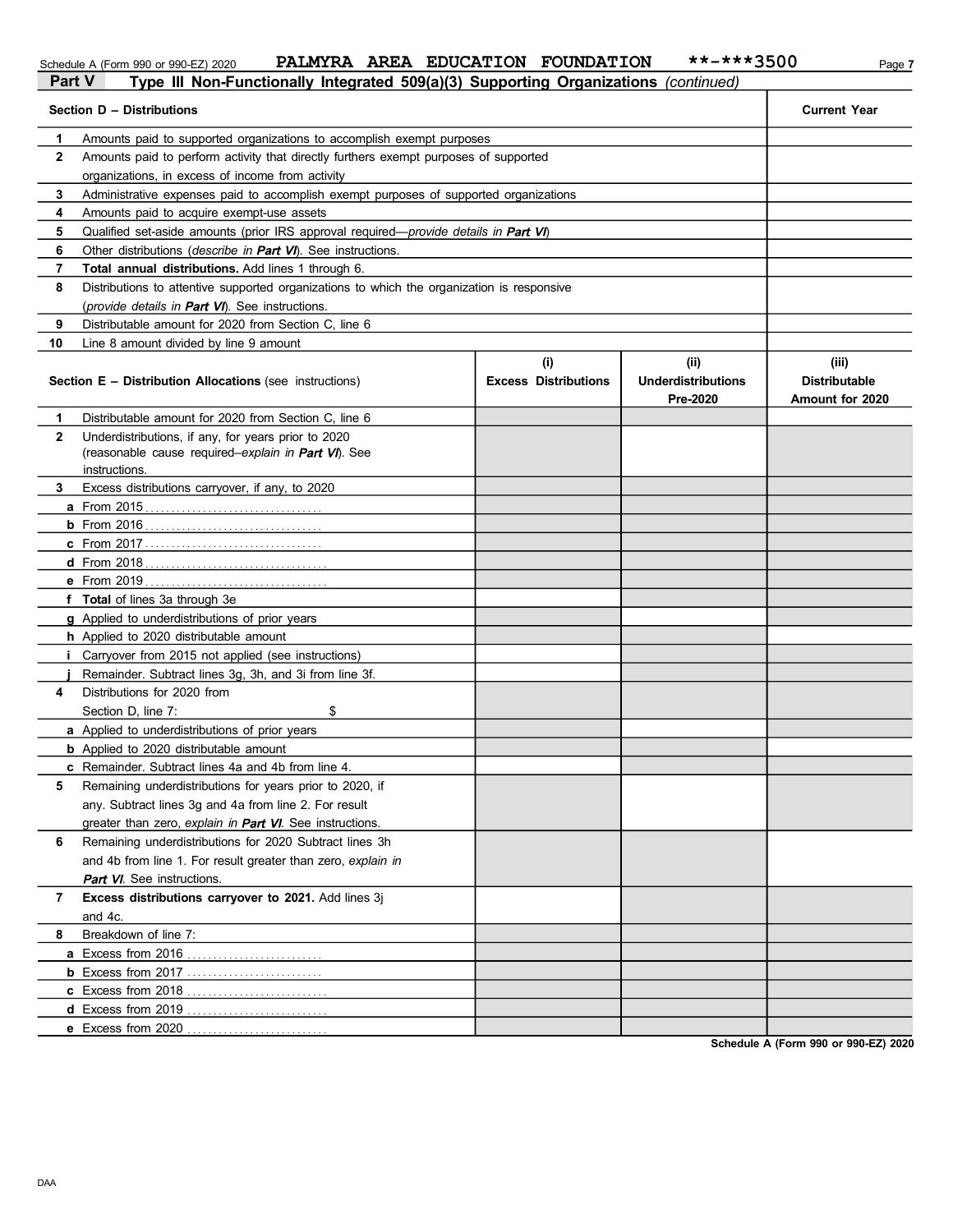|         | Schedule A (Form 990 or 990-EZ) 2020 |  | PALMYRA AREA EDUCATION FOUNDATION                                                                                                                                                                                                                                                                                                                                                                                                                                                                                                                                                           | **-***3500 | Page 8 |
|---------|--------------------------------------|--|---------------------------------------------------------------------------------------------------------------------------------------------------------------------------------------------------------------------------------------------------------------------------------------------------------------------------------------------------------------------------------------------------------------------------------------------------------------------------------------------------------------------------------------------------------------------------------------------|------------|--------|
| Part VI |                                      |  | Supplemental Information. Provide the explanations required by Part II, line 10; Part II, line 17a or 17b; Part<br>III, line 12; Part IV, Section A, lines 1, 2, 3b, 3c, 4b, 4c, 5a, 6, 9a, 9b, 9c, 11a, 11b, and 11c; Part IV, Section<br>B, lines 1 and 2; Part IV, Section C, line 1; Part IV, Section D, lines 2 and 3; Part IV, Section E, lines 1c, 2a, 2b,<br>3a, and 3b; Part V, line 1; Part V, Section B, line 1e; Part V, Section D, lines 5, 6, and 8; and Part V, Section E,<br>lines 2, 5, and 6. Also complete this part for any additional information. (See instructions.) |            |        |
|         |                                      |  |                                                                                                                                                                                                                                                                                                                                                                                                                                                                                                                                                                                             |            |        |
|         |                                      |  |                                                                                                                                                                                                                                                                                                                                                                                                                                                                                                                                                                                             |            |        |
|         |                                      |  |                                                                                                                                                                                                                                                                                                                                                                                                                                                                                                                                                                                             |            |        |
|         |                                      |  |                                                                                                                                                                                                                                                                                                                                                                                                                                                                                                                                                                                             |            |        |
|         |                                      |  |                                                                                                                                                                                                                                                                                                                                                                                                                                                                                                                                                                                             |            |        |
|         |                                      |  |                                                                                                                                                                                                                                                                                                                                                                                                                                                                                                                                                                                             |            |        |
|         |                                      |  |                                                                                                                                                                                                                                                                                                                                                                                                                                                                                                                                                                                             |            |        |
|         |                                      |  |                                                                                                                                                                                                                                                                                                                                                                                                                                                                                                                                                                                             |            |        |
|         |                                      |  |                                                                                                                                                                                                                                                                                                                                                                                                                                                                                                                                                                                             |            |        |
|         |                                      |  |                                                                                                                                                                                                                                                                                                                                                                                                                                                                                                                                                                                             |            |        |
|         |                                      |  |                                                                                                                                                                                                                                                                                                                                                                                                                                                                                                                                                                                             |            |        |
|         |                                      |  |                                                                                                                                                                                                                                                                                                                                                                                                                                                                                                                                                                                             |            |        |
|         |                                      |  |                                                                                                                                                                                                                                                                                                                                                                                                                                                                                                                                                                                             |            |        |
|         |                                      |  |                                                                                                                                                                                                                                                                                                                                                                                                                                                                                                                                                                                             |            |        |
|         |                                      |  |                                                                                                                                                                                                                                                                                                                                                                                                                                                                                                                                                                                             |            |        |
|         |                                      |  |                                                                                                                                                                                                                                                                                                                                                                                                                                                                                                                                                                                             |            |        |
|         |                                      |  |                                                                                                                                                                                                                                                                                                                                                                                                                                                                                                                                                                                             |            |        |
|         |                                      |  |                                                                                                                                                                                                                                                                                                                                                                                                                                                                                                                                                                                             |            |        |
|         |                                      |  |                                                                                                                                                                                                                                                                                                                                                                                                                                                                                                                                                                                             |            |        |
|         |                                      |  |                                                                                                                                                                                                                                                                                                                                                                                                                                                                                                                                                                                             |            |        |
|         |                                      |  |                                                                                                                                                                                                                                                                                                                                                                                                                                                                                                                                                                                             |            |        |
|         |                                      |  |                                                                                                                                                                                                                                                                                                                                                                                                                                                                                                                                                                                             |            |        |
|         |                                      |  |                                                                                                                                                                                                                                                                                                                                                                                                                                                                                                                                                                                             |            |        |
|         |                                      |  |                                                                                                                                                                                                                                                                                                                                                                                                                                                                                                                                                                                             |            |        |
|         |                                      |  |                                                                                                                                                                                                                                                                                                                                                                                                                                                                                                                                                                                             |            |        |
|         |                                      |  |                                                                                                                                                                                                                                                                                                                                                                                                                                                                                                                                                                                             |            |        |
|         |                                      |  |                                                                                                                                                                                                                                                                                                                                                                                                                                                                                                                                                                                             |            |        |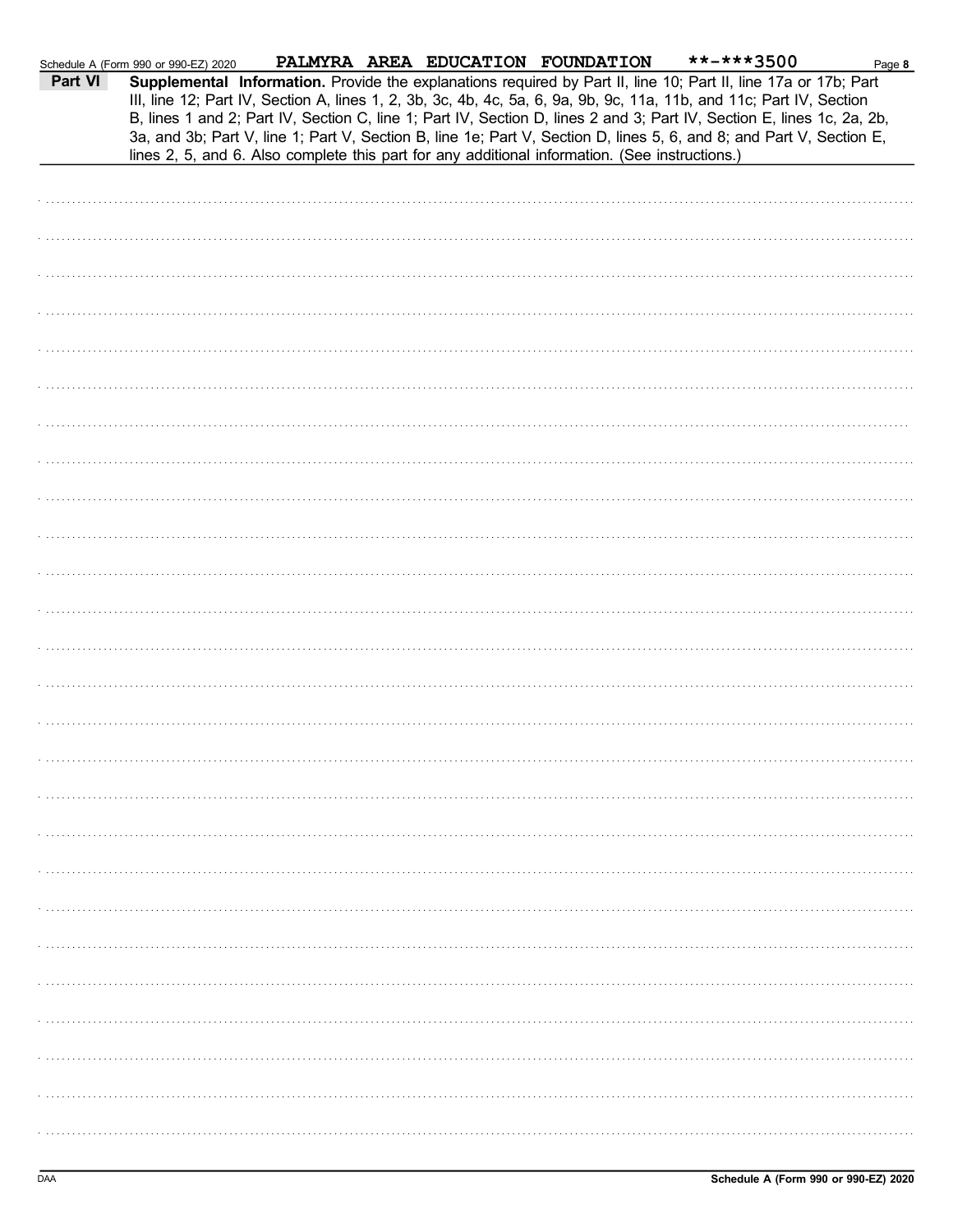| <b>SCHEDULE O</b>                                    |                                                                          | Supplemental Information to Form 990 or 990-EZ                                                                                         |               |                                | OMB No. 1545-0047 |
|------------------------------------------------------|--------------------------------------------------------------------------|----------------------------------------------------------------------------------------------------------------------------------------|---------------|--------------------------------|-------------------|
| (Form 990 or 990-EZ)                                 |                                                                          | Complete to provide information for responses to specific questions on<br>Form 990 or 990-EZ or to provide any additional information. |               |                                | 2020              |
| Department of the Treasury                           |                                                                          | Attach to Form 990 or 990-EZ.                                                                                                          |               |                                | Open to Public    |
| Internal Revenue Service<br>Name of the organization |                                                                          | Go to www.irs.gov/Form990 for the latest information.                                                                                  |               | Employer identification number | Inspection        |
|                                                      | PALMYRA AREA                                                             | EDUCATION FOUNDATION                                                                                                                   |               | $******3500$                   |                   |
|                                                      | FORM 990-EZ, PART I, LINE 10 - GRANTS/SIMILAR AMTS PAID TO ORGANIZATIONS |                                                                                                                                        |               |                                |                   |
| NAME:                                                | PALMYRA BOOSTER CLUBS                                                    |                                                                                                                                        |               |                                |                   |
| CASH CONTRIBUTION:                                   | 8,869                                                                    |                                                                                                                                        |               |                                |                   |
| NAME:                                                | PALMYRA AREA SD                                                          |                                                                                                                                        |               |                                |                   |
| CASH CONTRIBUTION:                                   | 96,176                                                                   |                                                                                                                                        |               |                                |                   |
|                                                      | FORM 990-EZ, PART I, LINE 16 - OTHER EXPENSES                            |                                                                                                                                        |               |                                |                   |
| <b>DESCRIPTION</b>                                   |                                                                          |                                                                                                                                        | <b>AMOUNT</b> |                                |                   |
| <b>EXPENSES</b>                                      |                                                                          |                                                                                                                                        |               |                                |                   |
|                                                      | PROMOTIONAL ITEMS                                                        | \$                                                                                                                                     | 245           |                                |                   |
| LIABILITY                                            | <b>INSURANCE</b>                                                         | \$                                                                                                                                     | 698           |                                |                   |
| <b>RESOURCES</b><br>IT                               |                                                                          | \$                                                                                                                                     | 153           |                                |                   |
| <b>BANK CHARGES</b>                                  |                                                                          | \$                                                                                                                                     | 56            |                                |                   |
| PO BOX FEE                                           |                                                                          | Ŝ                                                                                                                                      | 106           |                                |                   |
| STATE FEES                                           |                                                                          | \$                                                                                                                                     | 70            |                                |                   |
| <b>SUPERINTENDENT</b>                                | <b>PLAQUES</b>                                                           | \$                                                                                                                                     | 2,095         |                                |                   |
|                                                      |                                                                          | TOTAL \$                                                                                                                               | 3,423         |                                |                   |
|                                                      |                                                                          |                                                                                                                                        |               |                                |                   |
|                                                      |                                                                          |                                                                                                                                        |               |                                |                   |
|                                                      |                                                                          |                                                                                                                                        |               |                                |                   |
|                                                      |                                                                          |                                                                                                                                        |               |                                |                   |
|                                                      |                                                                          |                                                                                                                                        |               |                                |                   |
|                                                      |                                                                          |                                                                                                                                        |               |                                |                   |
|                                                      |                                                                          |                                                                                                                                        |               |                                |                   |